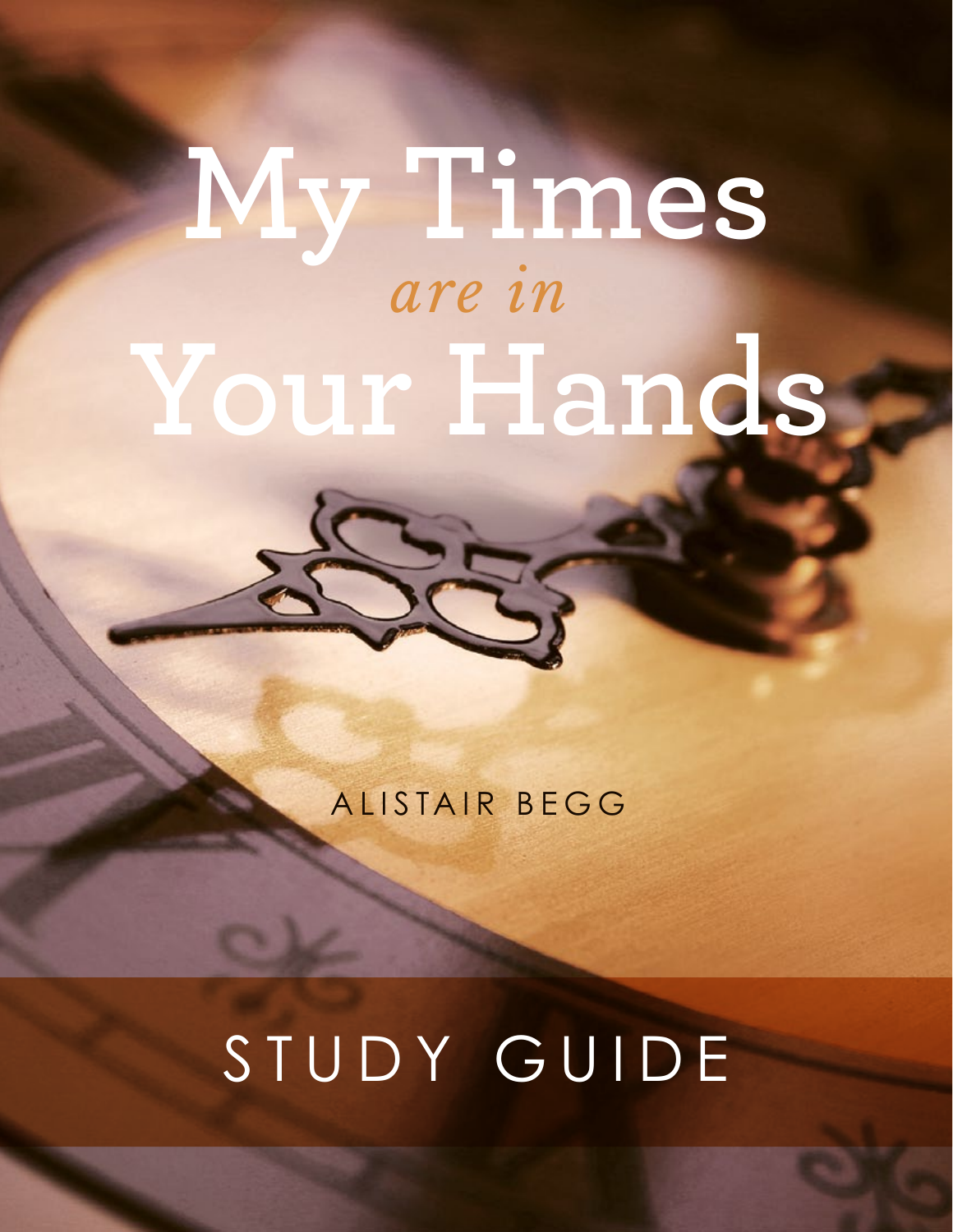# *My times are in your hand;*

rescue me from the hand of my enemies and from my persecutors!

Psalm 31:15 ESV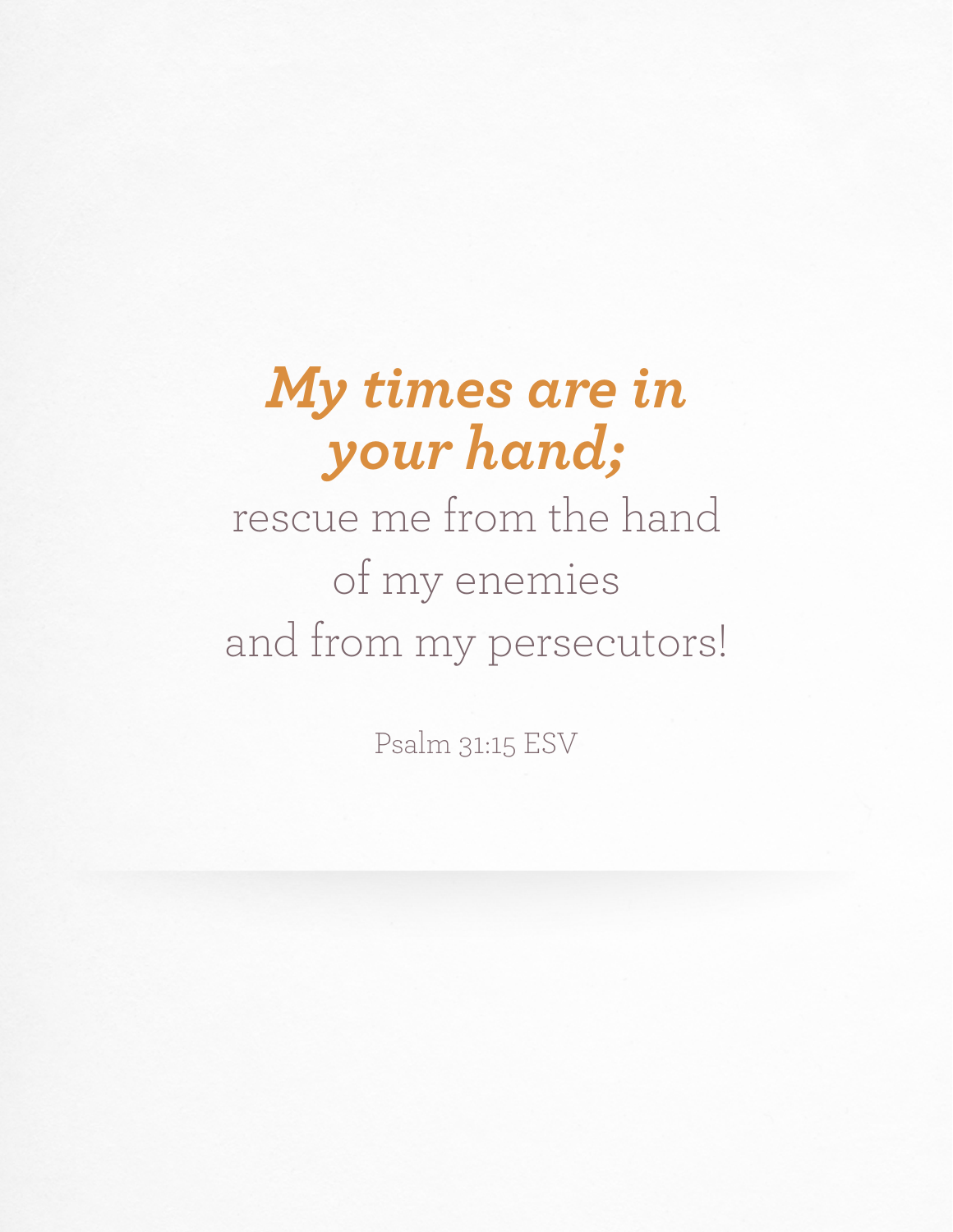# This study guide

contains twelve sessions that will help you discover a Biblical **Andrew Series are in the series by Alistair Beg** approach to life's deepest questions and lingering puzzles through a series of messages by Alistair Begg entitled  $My$ Times are in Your Hands. The messages in this series come from the Old and New Testaments and cover a range of topics from "why did God create a world in which bad things happen" to "why was Jesus willing to suffer so that bad people might be forgiven?" This study guide can be used for personal reflection or small groups. author and Bible teacher, was stair Begg en ges in this se and cover a rld in which l



Each session includes four parts: 1) *Getting Started* – a quote from the message with an introductory question; 2) Key Scriptures – key Bible verses referenced in the message; 3) Going Deeper – questions to help you process the main ideas of the message; and 4) Giving Praise – a poem or hymn that can be committed to memory and incorporated in worship. The following words in the opening message provide a great summary of the overall themes and purpose for this series:

"No one solves the problem of pain and evil and suffering by rejecting God. All that they do is then remove the possibility of providing a meaningful answer to the predicament. If there is no God who is wise and in control, then the events of life are purely happenstance…Without belief in God we can never be sure that anything has any ultimate purpose or meaning, not least of all our suffering…Christianity is not about how to escape from the difficulties of life, but it is about how to face the difficulties of life." - Alistair Begg

All Scripture quotations, unless otherwise indicated, are taken from *The Holy Bible, English Standard Version.* Copyright © 2000; 2001 by Crossway Bibles, a division of Good News Publishers. Used by permission. All rights reserved.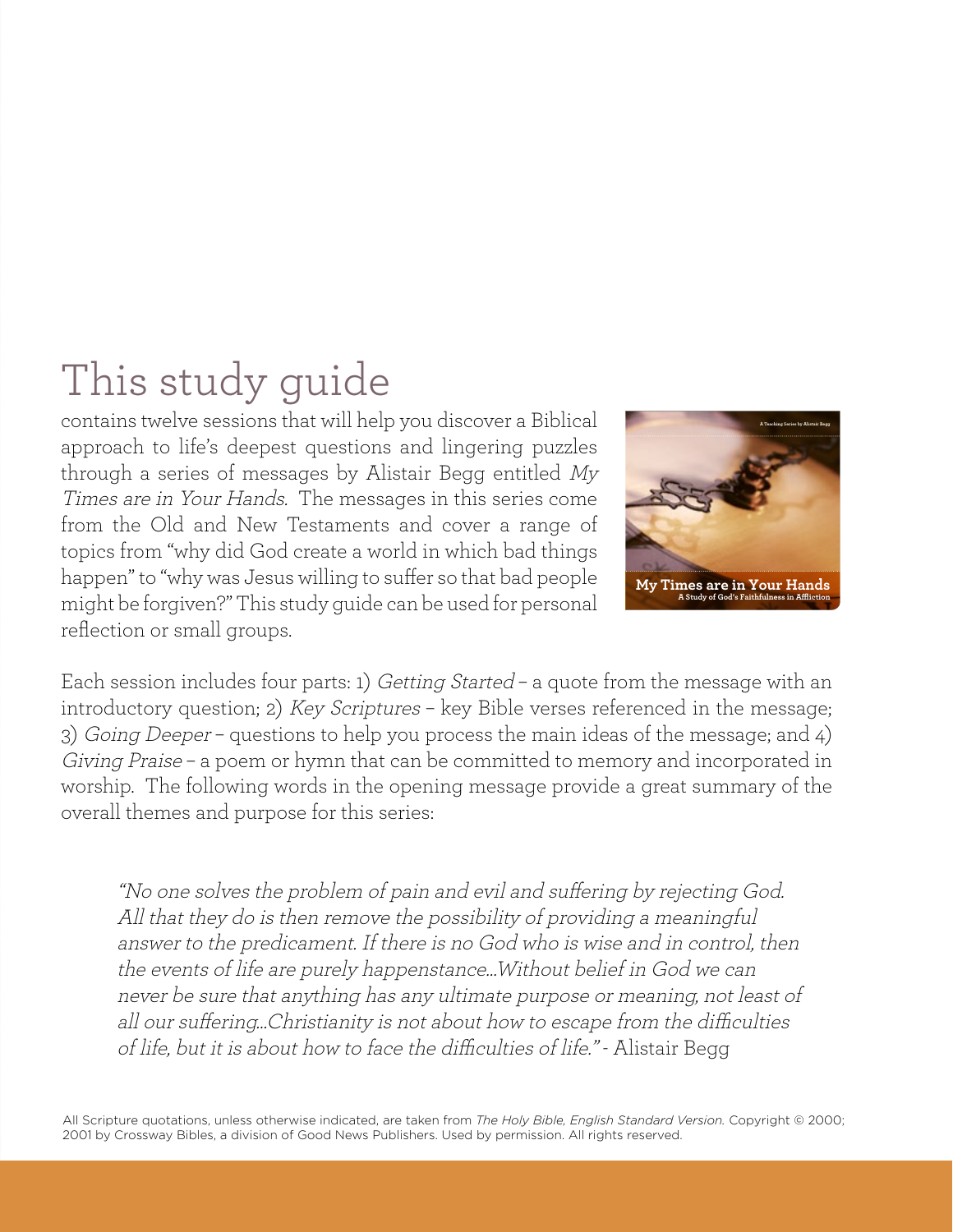# *Some have tried to deal with suffering by saying it's an illusion.*

Others have tried to deal with it by rejecting God. And others still have tried to deal with suffering by redefining God."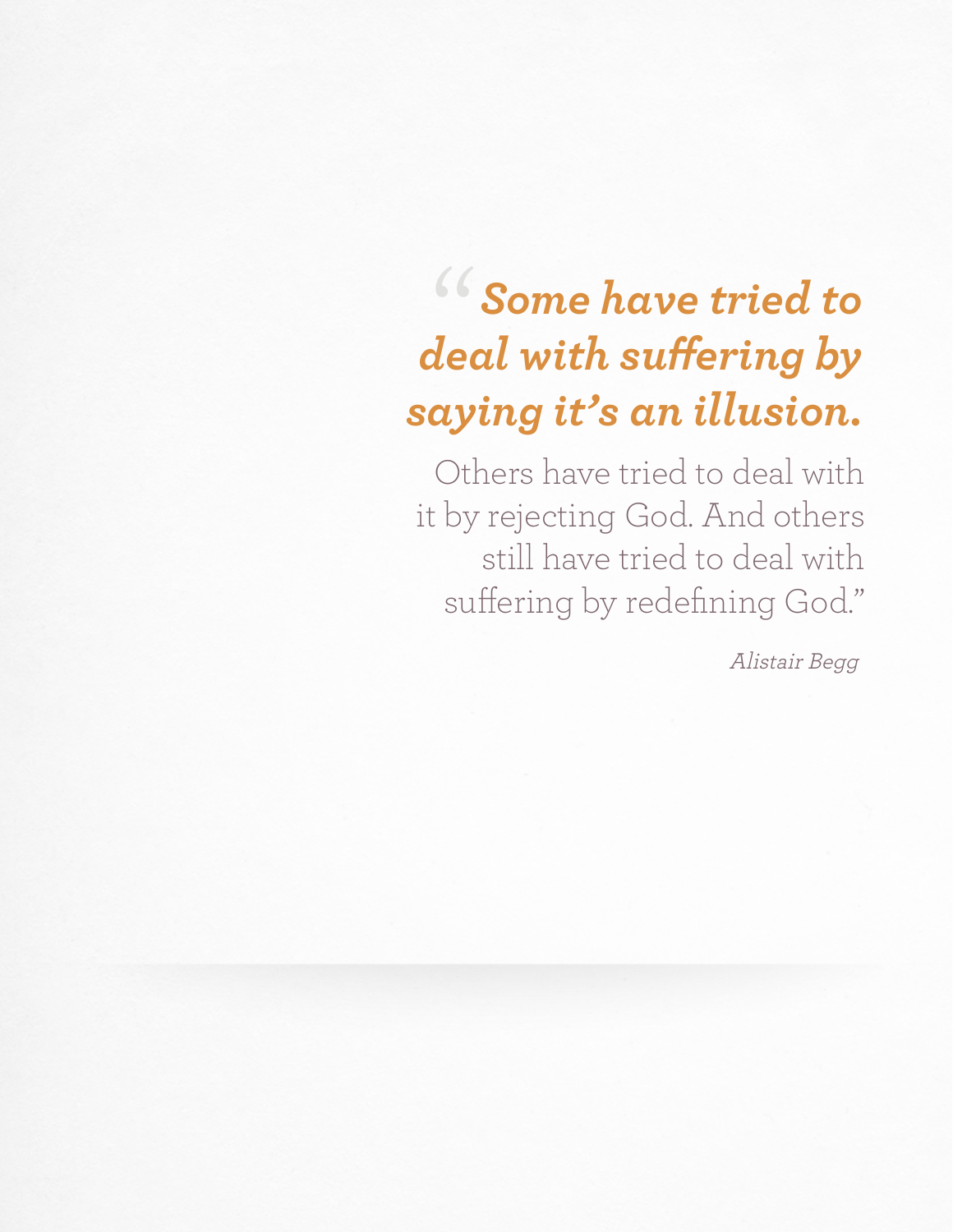### SESSION ONE Message One – Why Suffering? #2163

#### GETTING STARTED

Some have tried to deal with suffering by saying it's an illusion. Others have tried to deal with it by rejecting God. And others still have tried to deal with suffering by redefining God.

Which of these three responses to suffering have you encountered the most among friends and family? Which of these three responses are you more likely to navigate towards in suffering and why?

#### KEY SCRIPTURES

"My face is red with weeping, and on my eyelids is deep darkness." (Job 16:16)

"More than that, we rejoice in our sufferings, knowing that suffering produces endurance, and endurance produces character, and character produces hope." (Romans 5:3-4)

#### GOING DEEPER

1. *Why did God (who in His sovereignty knows everything, plans everything, and controls everything) create a world in which He knew things would go wrong?* What two answers did Alistair provide for this question?

2. *When you read the Bible you discover that the explanations in relationship to suffering and pain are not provided in terms of cause and effect; not in terms of origins, but in terms of goals.* Why is this distinction helpful to remember?

3. Alistair provided 5 answers to the question – *Why do the righteous suffer?* Did one of these answers stand out to you more than another, and if so, why?

4. *Christianity is not about how to escape from the difficulties of life; it is about how to face the difficulties of life.* Was this your perspective when you became a Christian, or did you develop this perspective over time?

5. How did Alistair's closing reflection on the cross help you to see God's relationship to suffering in a new way?

#### GIVING PRAISE

When darkness veils His lovely face I rest on His unchanging grace In every high and stormy gale My anchor holds within the veil On Christ, the solid Rock, I stand All other ground is sinking sand.

("The Solid Rock" by Edward Mote)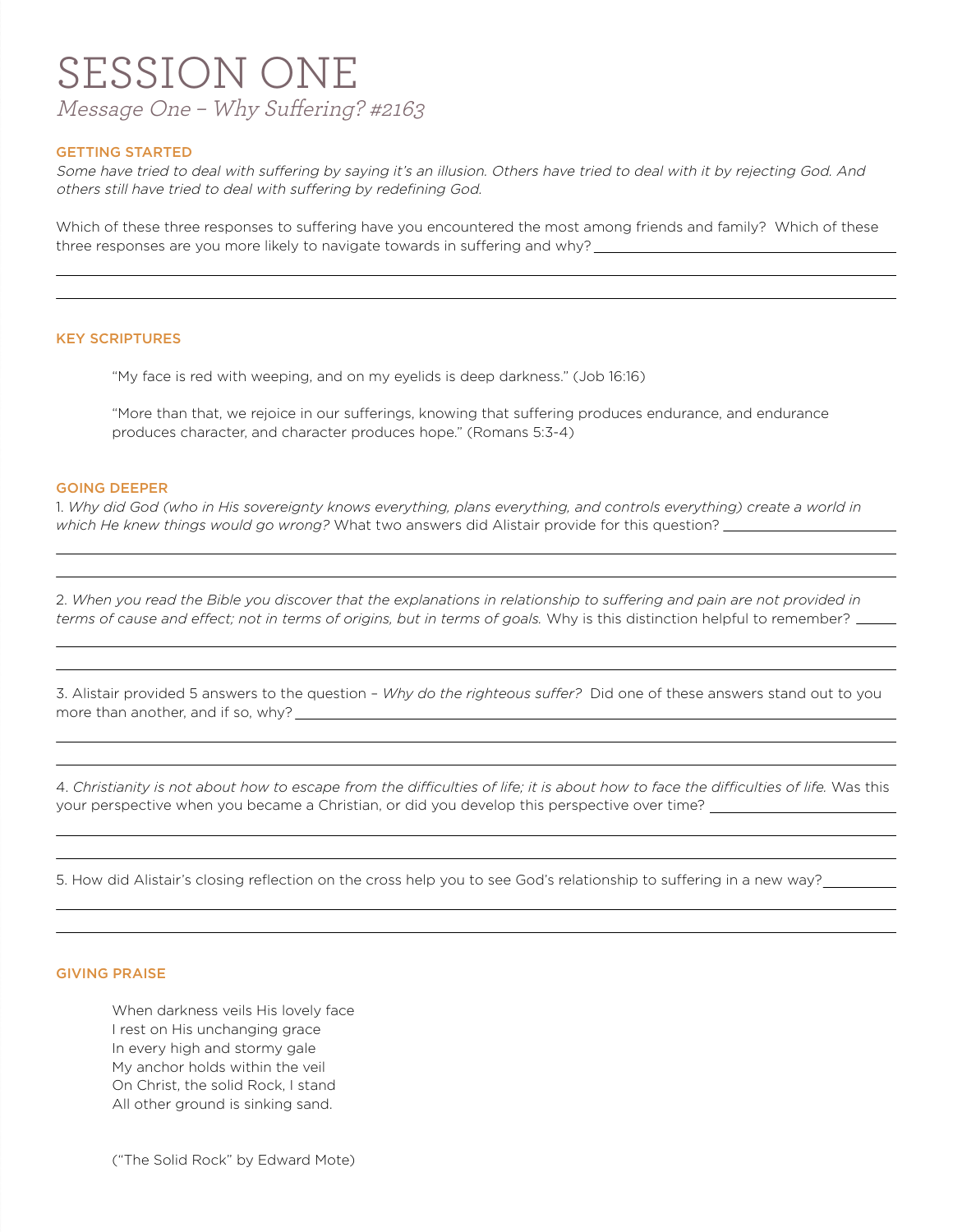# *Affliction is a reality in everyone's life*

at one time or another…God does not suspend the laws of human nature and physical existence simply because we are redeemed."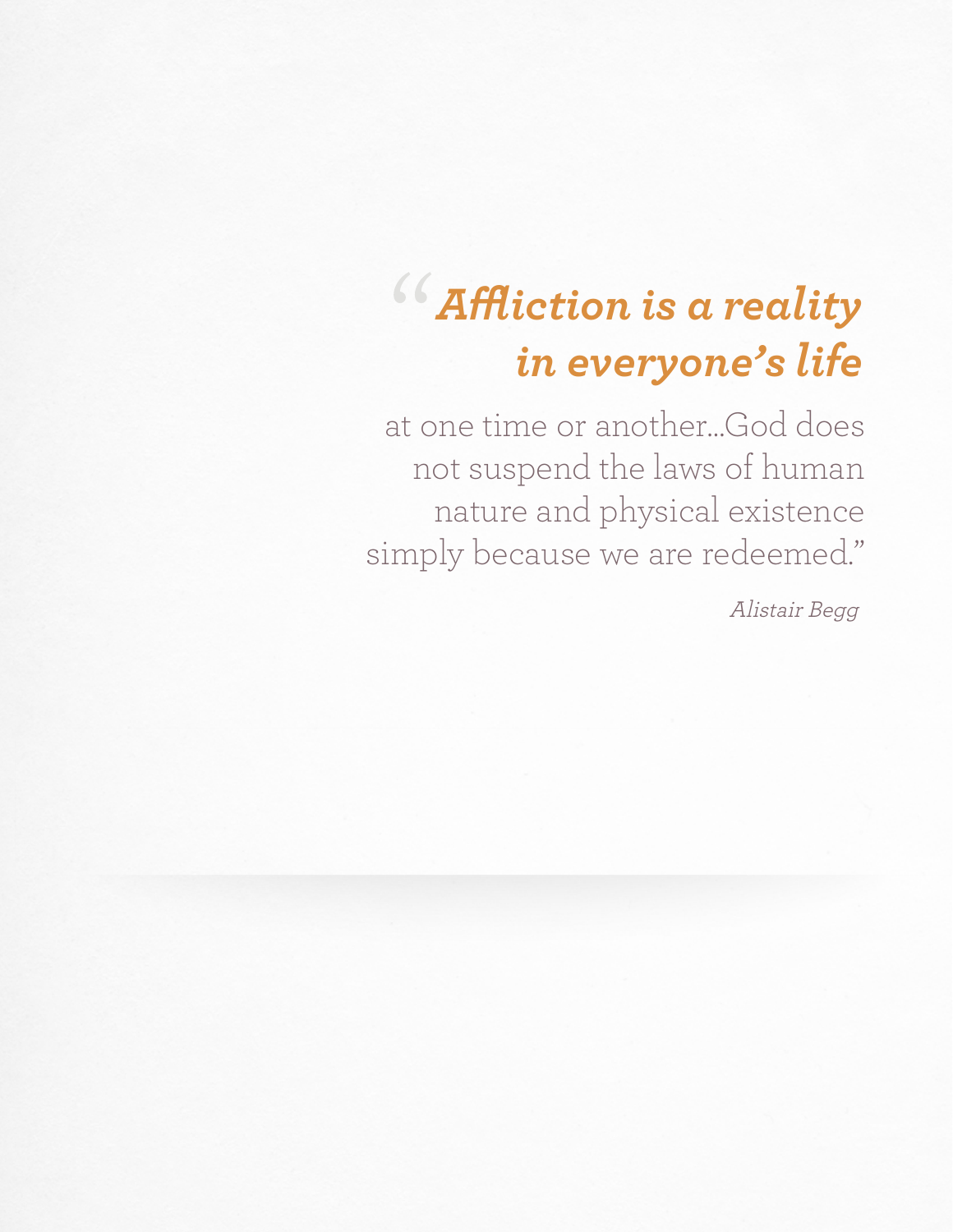### SESSION TWO Message Two – God's Faithfulness in Affliction #1949

#### GETTING STARTED

*Affliction is a reality in everyone's life at one time or another…God does not suspend the laws of human nature and physical existence simply because we are redeemed.*

What life experience(s) has (have) led you to go deeper with this series and seek God's perspective on suffering and affliction?

#### KEY SCRIPTURES

"Beloved, do not be surprised at the fiery trial when it comes upon you to test you, as though something strange were happening to you. But rejoice insofar as you share Christ's sufferings, that you may also rejoice and be glad when his glory is revealed…Therefore let those who suffer according to God's will entrust their souls to a faithful creator while doing good." (1 Peter 4:12-19)

#### GOING DEEPER

1. *If all is not well, if trouble is in our way, if we are facing difficulty and illness and despair, then we are tempted to find ourselves far more akin to the counselors of Job.* What mistakes did the counselors of Job make in responding to his affliction?

2. Alistair said that *suffering comes in all kinds of different ways.* What different ways of suffering can you think of in our world today and in your life in particular?

3. *Suffering does not necessarily bring us closer to God, but it may.* Not only are there different kinds of suffering, but also there are different responses to suffering. What are some different ways suffering can affect us?

4. *The faithfulness of God in the experience of affliction is in our lives in order to deepen our insight into the heart of God.*  How would you restate this in your own words?

5. *The faithfulness of God in the experience of affliction comes to us in order to enable us to help others in their trials.* How have you seen this truth displayed in your own life? \_\_\_\_\_\_\_\_\_\_\_\_\_\_\_\_\_\_\_\_\_\_\_\_\_\_\_

6. How does suffering reveal to us what we really love?

#### GIVING PRAISE

See, from His head, His hands, His feet, Sorrow and love flow mingled down: Did e'er such love and sorrow meet, Or thorns compose so rich a crown?

("When I Survey the Wondrous Cross" by Isaac Watts)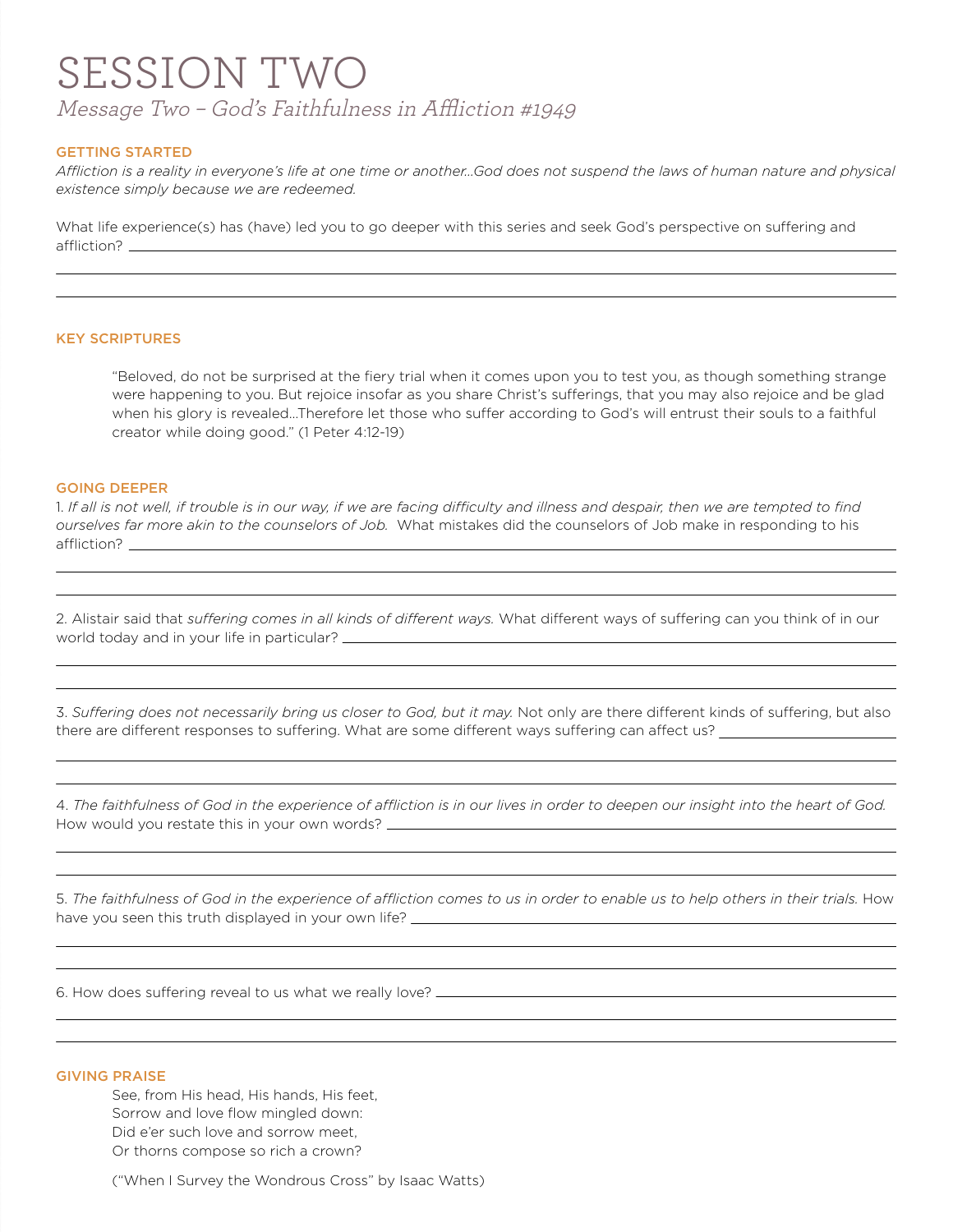# *Most of our contemporary life*

is lived in such a way that we don't have to deal with trials, believing that if we can get rid of trials, then we can have joy."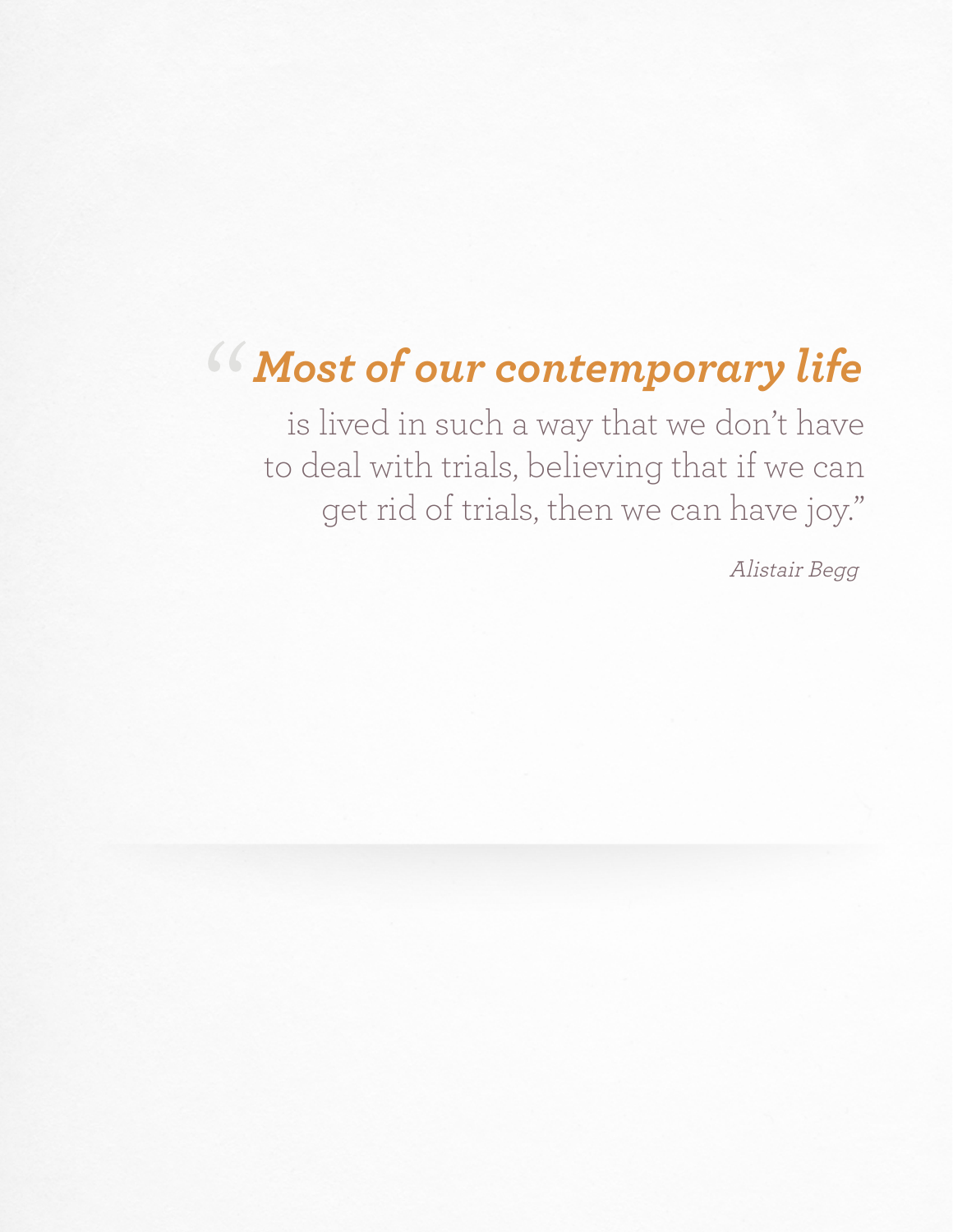### SESSION THREE Message Three – When Trials Come (Part 1) #2557

#### GETTING STARTED

Most of our contemporary life is lived in such a way that we don't have to deal with trials, believing that if we can get rid of trials, then we can have joy.

How have you seen our cultural obsession with convenience, efficiency, and comfort affect our attitude toward life? Are we becoming an increasingly thankful or joyful society - and if not, then why not?

#### KEY SCRIPTURES

"Count it all joy, my brothers, when you meet trials of various kinds." (James 1:2)

"You have received the Spirit of adoption as sons, by whom we cry, "Abba! Father!"…Who shall separate us from the love of Christ? Shall tribulation, or distress, or persecution, or famine, or nakedness, or danger, or sword?" (Romans 8:15-39)

#### GOING DEEPER

1. *God's Word was not given to us ultimately that our knowledge might increase, but rather that our lives might be changed.* How can the truth about trials here in James change your life?

2. J.B. Phillips paraphrased James 1:2 as follows - *When all kinds of trials and temptations crowd into your lives my brothers, don't resent them as intruders, but welcome them as friends!*<sup>1</sup> How would you paraphrase this verse?\_\_\_

3. *One of the greatest illusions in life is to look at another person and think, "I wish I was him/her."* Do you agree with this statement? Why or why not?

4. How is it possible to have joy in the midst of trials?

5. *If we were ever to admit the sorry mess that we really are, then maybe that would magnify the wonder of who God really is and draw people to God rather than to us.* How does our weakness magnify God's goodness?

#### GIVING PRAISE

God moves in a mysterious way, His wonders to perform; He plants His footsteps in the sea and rides upon the storm You fearful saints, fresh courage take; the clouds you so much dread Are big with mercy, and shall break in blessings on your head.

("God Moves in a Mysterious Way" by William Cowper)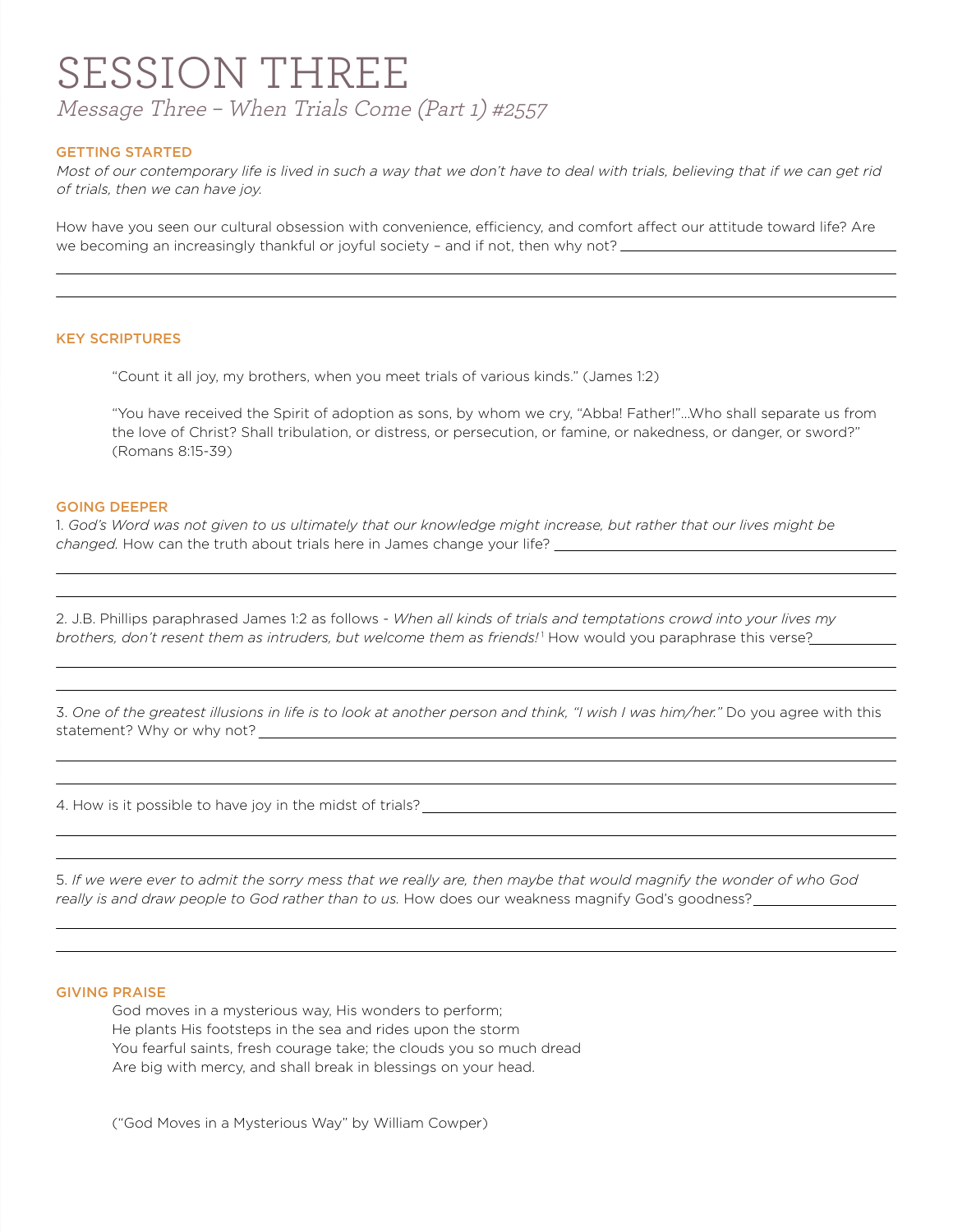## *Thomas Goodwin commenting on James 1:2 said,*

"This is the hardest duty required of the distressed hearts of men. And yet God would not require it if it were unattainable. God is not asking from us what He is unable or unwilling to provide for us." 2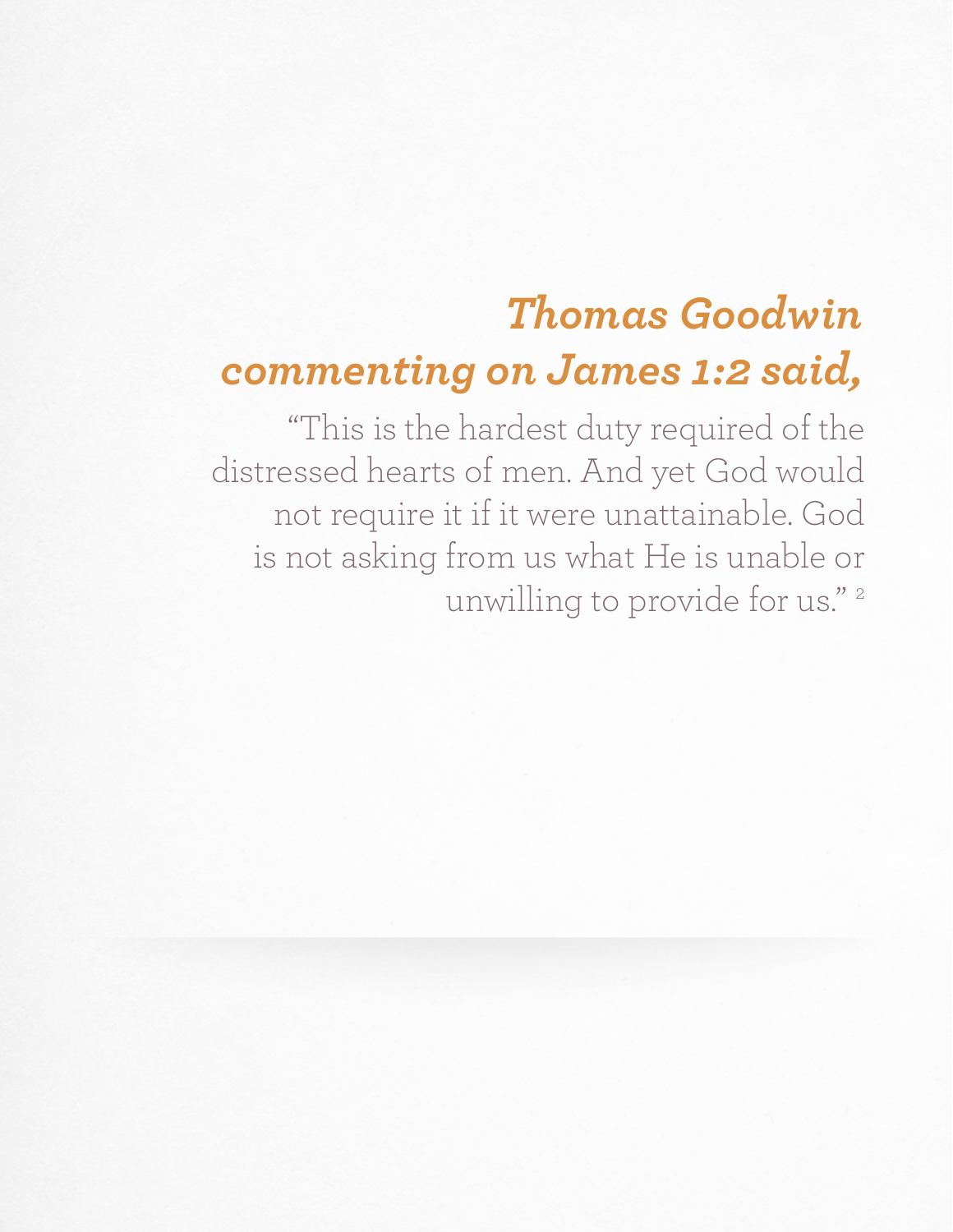### SESSION FOUR Message Four – When Trials Come (Part 2) #2559

#### GETTING STARTED

Thomas Goodwin commenting on James 1:2 said, "This is the hardest duty required of the distressed hearts of men. And yet God would not require it if it were unattainable. God is not asking from us what He is unable or unwilling to provide for us." <sup>2</sup>

Do you ever try to obey the Word of God without depending upon the power of God? How can you increasingly trust Him to provide you with what is needed to follow Him?

#### KEY SCRIPTURES

"Count it all joy, my brothers, when you meet trials of various kinds, for you know that the testing of your faith produces steadfastness. And let steadfastness have its full effect, that you may be perfect and complete, lacking in nothing." (James 1:2-4)

"Do not be conformed to this world, but be transformed by the renewal of your mind, that by testing you may discern what is the will of God, what is good and acceptable and perfect." (Romans 12:2)

#### GOING DEEPER

1. *James is not suggesting that trials in and of themselves are a source of joy…James would have been prepared to acknowledge that trouble hurts, that trials are painful, and that loss is difficult.* Why is this clarification helpful to keep in mind?

2. What *perspective* is needed to ensure a proper response in trials?

3. What is the *process* by which trials can lead to growth?

4. If someone is not a Christian, where must they begin in responding to God?

5. *Most of us want a crown without any perseverance...to be able to go straight to the graduation class without doing the study... God is so gracious and kind that he won't allow it.* How does God show His kindness by not allowing us to take shortcuts in holiness?

#### GIVING PRAISE

Trusting only in Thy merit, would I seek Thy face; Heal my wounded, broken spirit, save me by Thy grace.

Thou the spring of all my comfort, more than life to me! Whom have I on earth beside Thee? Whom in heaven but Thee?

("Pass Me Not, O Gentle Savior" by Frances J. Crosby)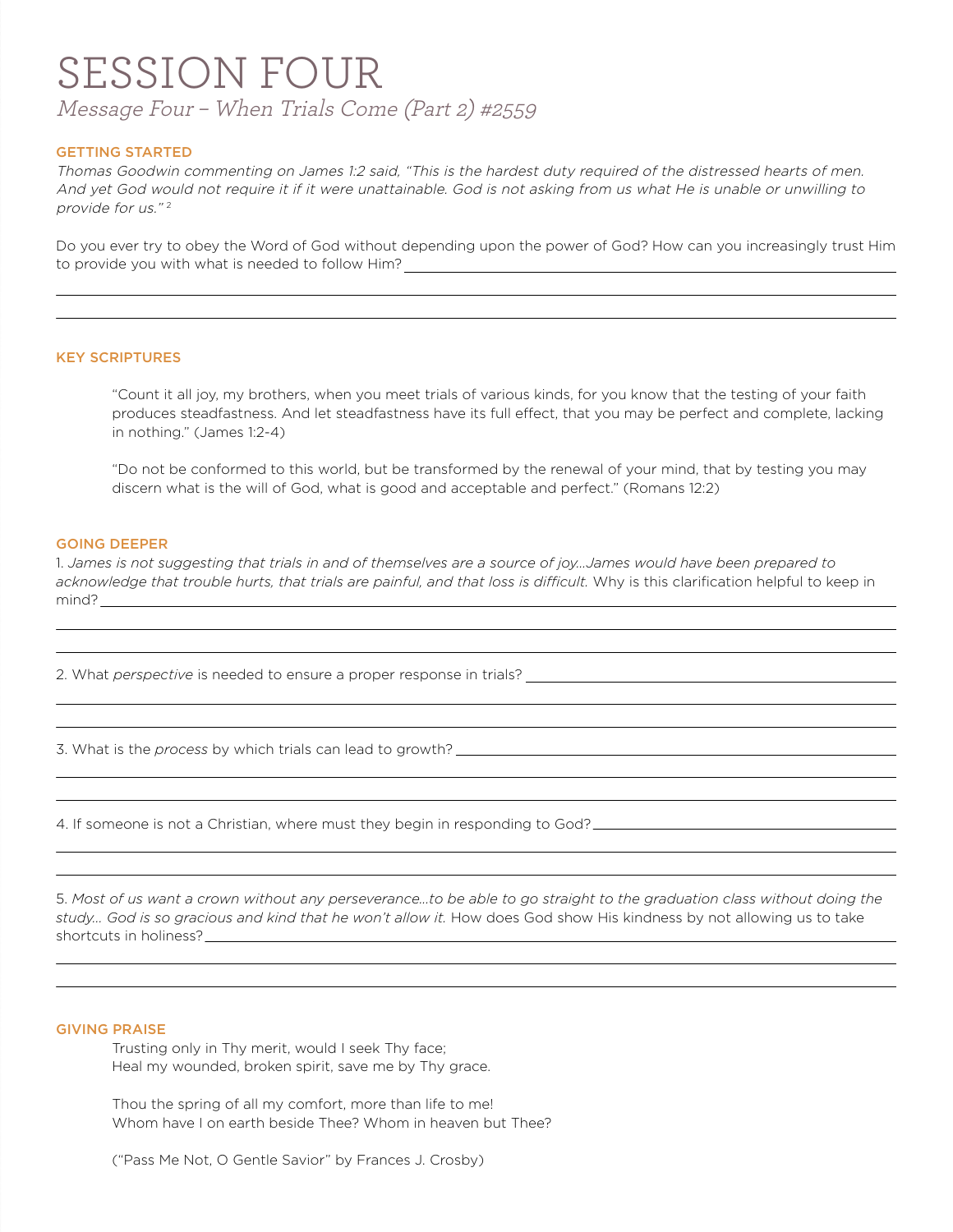# *Joseph was not a fatalist…*

He recognized that all of his days and all of his decisions were under God's providential care, but he recognized also that God had given him a mind to think and that He had given him the ability to take initiative."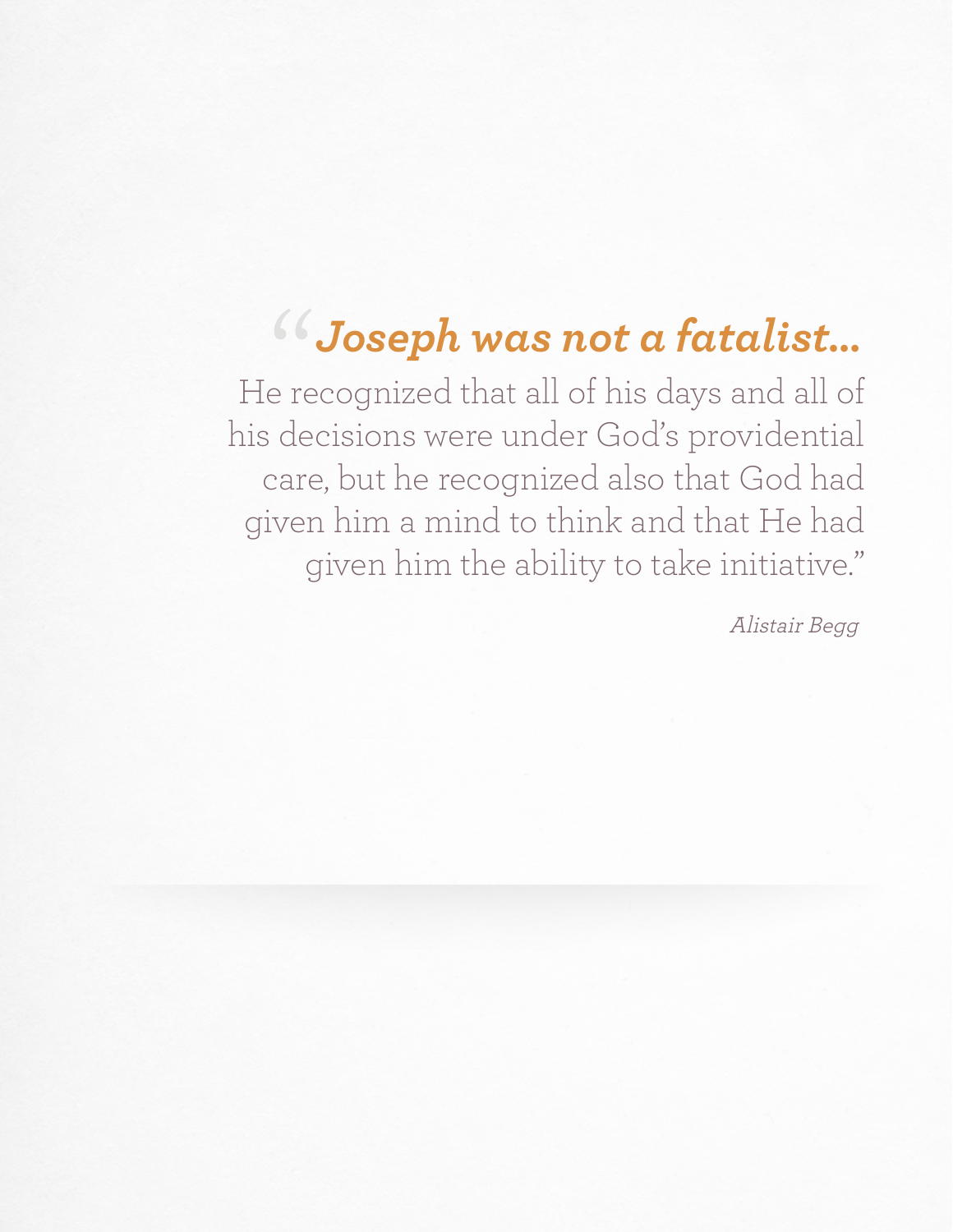### SESSION FIVE Message Five – Good News, Bad News #1859

#### GETTING STARTED

Joseph was not a fatalist…He recognized that all of his days and all of his decisions were under God's providential care, but he recognized also that God had given him a mind to think and that He had given him the ability to take initiative.

How does the truth of God's sovereignty spur you to activity and initiative?<br>
How does the truth of God's sovereignty spur you to activity and initiative?

#### KEY SCRIPTURES

"Only remember me, when it is well with you, and please do me the kindness to mention me to Pharaoh, and so get me out of this house. For I was indeed stolen out of the land of the Hebrews, and here also I have done nothing that they should put me into the pit." (Genesis 40:14-15)

"Repay no one evil for evil, but give thought to do what is honorable in the sight of all." (Romans 12:17)

#### GOING DEEPER

1. *There will be seasons in our lives where we find ourselves on the receiving end of accusation, slander, maligning, or imprisonment. It may happen in our homes, in our school, in our work, or even within the framework of the church.* In which of these four areas have you experienced injustices?

2. Why should we not be surprised at unjust suffering? \_\_\_\_\_\_\_\_\_\_\_\_

3. Since the New Testament is clear about suffering in the Christian life, why do you think many Christians today assume that God will prevent all suffering in their lives?

4. How should we expect our pluralistic and syncretistic culture to respond to the exclusive claims of Christianity?

5. What challenged you most when Alistair spoke about not seeking revenge?

6. Is there someone you might uniquely minister to because of an affliction you've experienced?

#### GIVING PRAISE

Jesus guide me through the tempest; Keep my spirit staid and sure. When the midnight meets the morning, Let me love You even more.

("Jesus Draw Me Ever Nearer" by Keith Getty 3)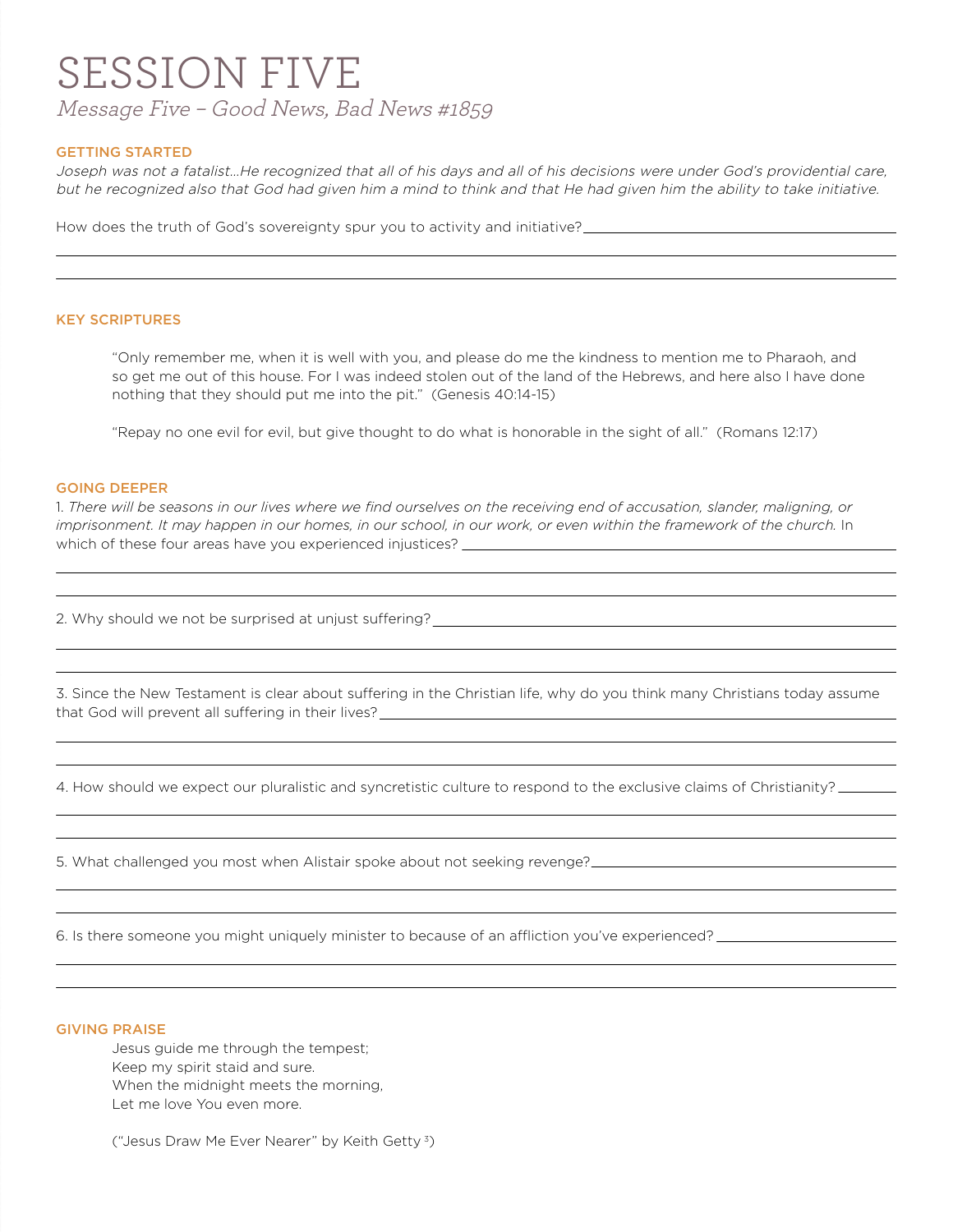# *'I cannot do it.'*

Those are four crucial words for anybody who ever wants to be used by God. In fact, these are the four most singular important words if you are ever going to be used by God!"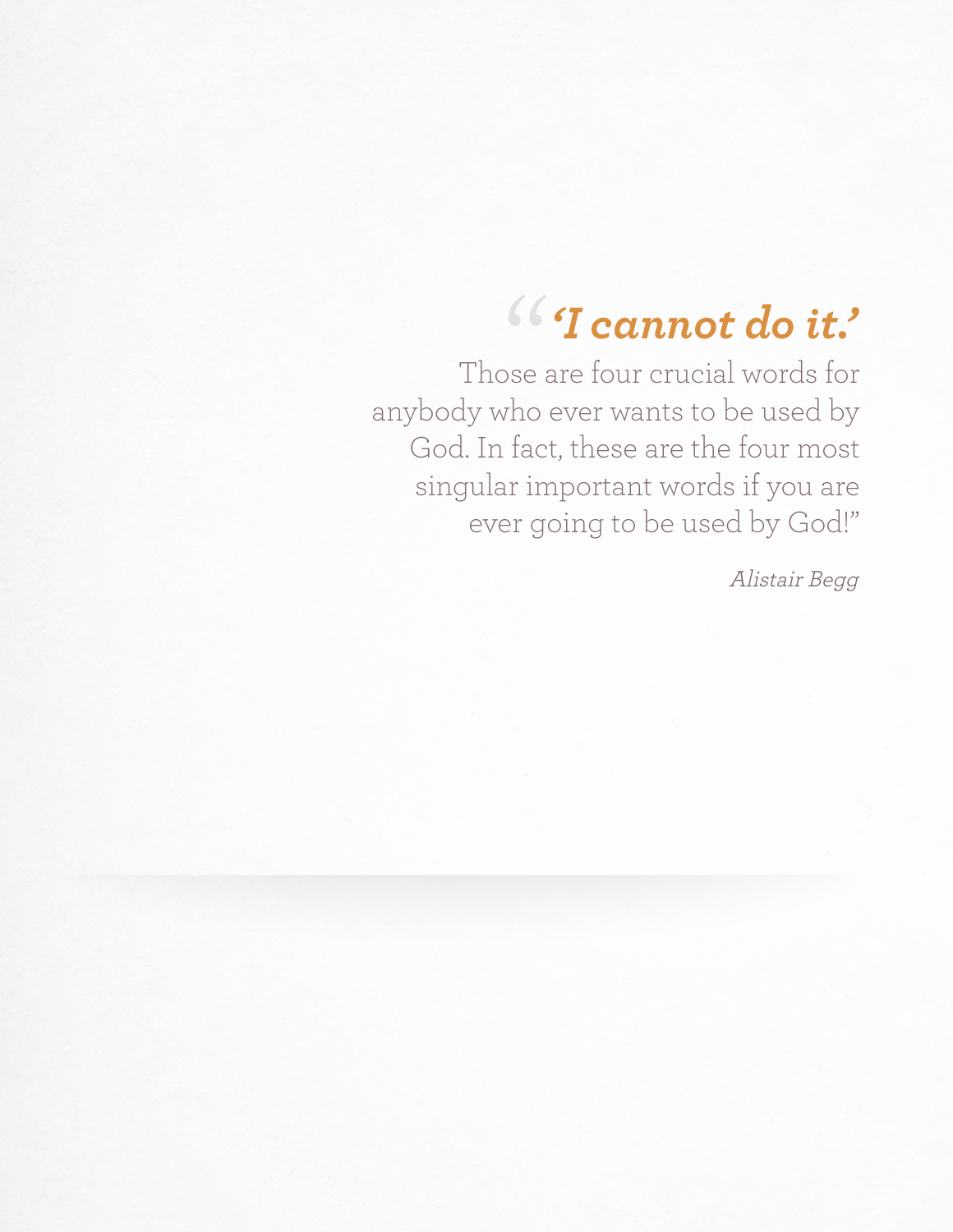### SESSION SIX Message Six – Lessons from the Dungeon (Part 1) #1861

#### GETTING STARTED

"I cannot do it." Those are four crucial words for anybody who ever wants to be used by God. In fact, these are the four most singular important words if you are ever going to be used by God!

In a culture that idolizes self-reliance and independence, how do you joyfully communicate your dependence upon God?

#### KEY SCRIPTURES

"They said to him, 'We have had dreams, and there is no one to interpret them.' And Joseph said to them, 'Do not interpretations belong to God? Please tell them to me.'" (Genesis 40:8)

"I am the vine; you are the branches. Whoever abides in me and I in him, he it is that bears much fruit, for apart from me you can do nothing." (John 15:5)

#### GOING DEEPER

1. What's the difference between living with a self-centered focus, a circumstance-centered focus, and a God-centered focus?

2. John Calvin said these words, "Man never achieves a clear knowledge of himself. He can never know who he is unless he has first looked upon God's face and then descends from contemplating Him to scrutinizing himself." <sup>4</sup> What conclusions do people make about themselves when they neglect to first know God?

3. Why is it critical to learn how to tell the truth without ambiguity, whether it's good news or bad news?

4. Although we are not interpreting dreams like Joseph, what bad news must we be truthful about in our own day?

5. Are you prepared to die? If you die before the day is over, will you go to heaven? What actions can you take today in preparing to die well?

#### GIVING PRAISE

Whenever I am tempted, whenever clouds arise, When songs give place to sighing, when hope within me dies, I draw the closer to Him, from care He sets me free; His eye is on the sparrow, and I know He watches me.

("His Eye is on the Sparrow" by Civillia D. Martin)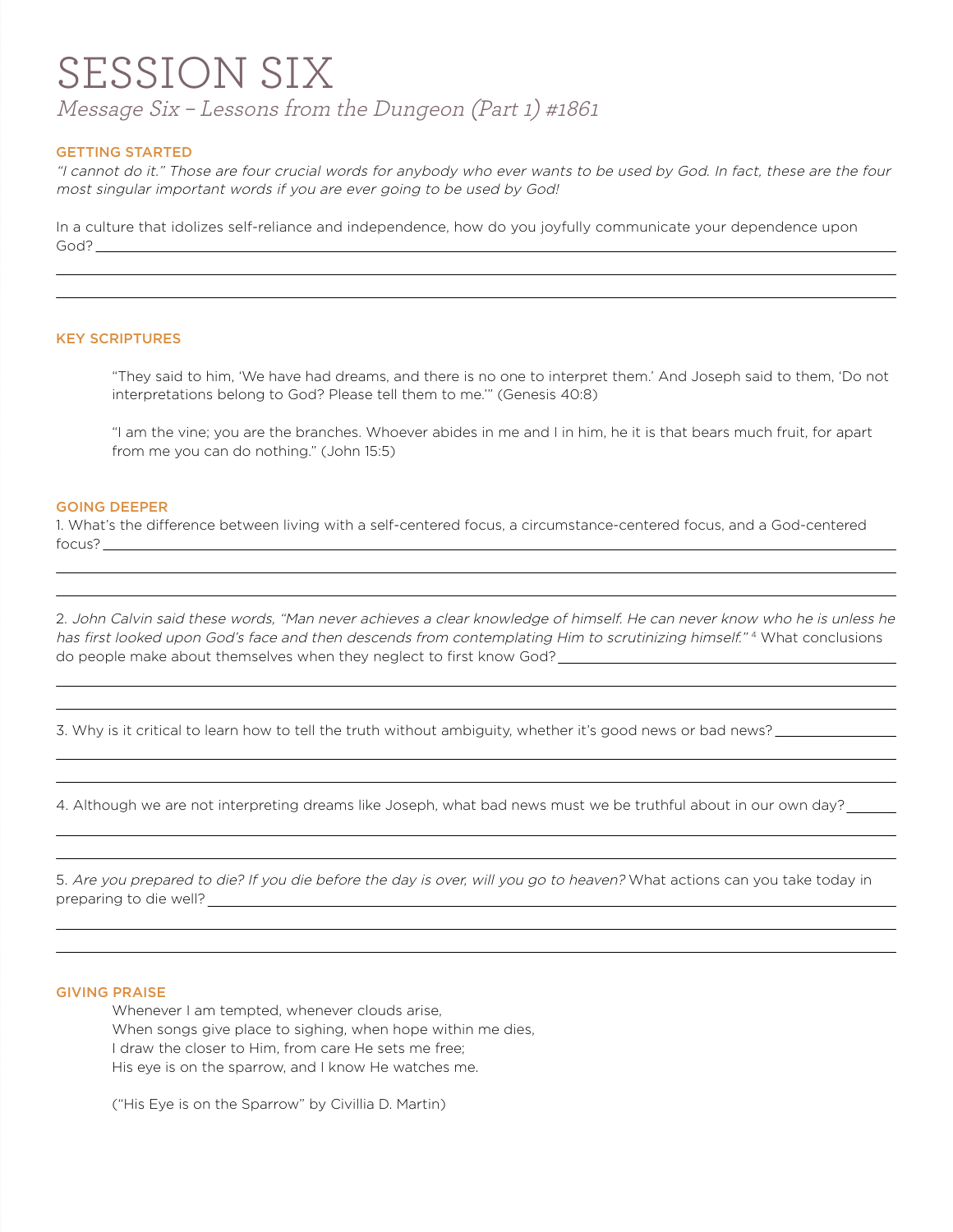# *As Christians we have*

no place for pessimism. We have no place for anxiety. We have no place for pride. And we have no place for defeat. For in the amazing understanding of who God is and what He is doing, we find that we are humbled and that we are secure, realizing that even our failures and our sins are under His control."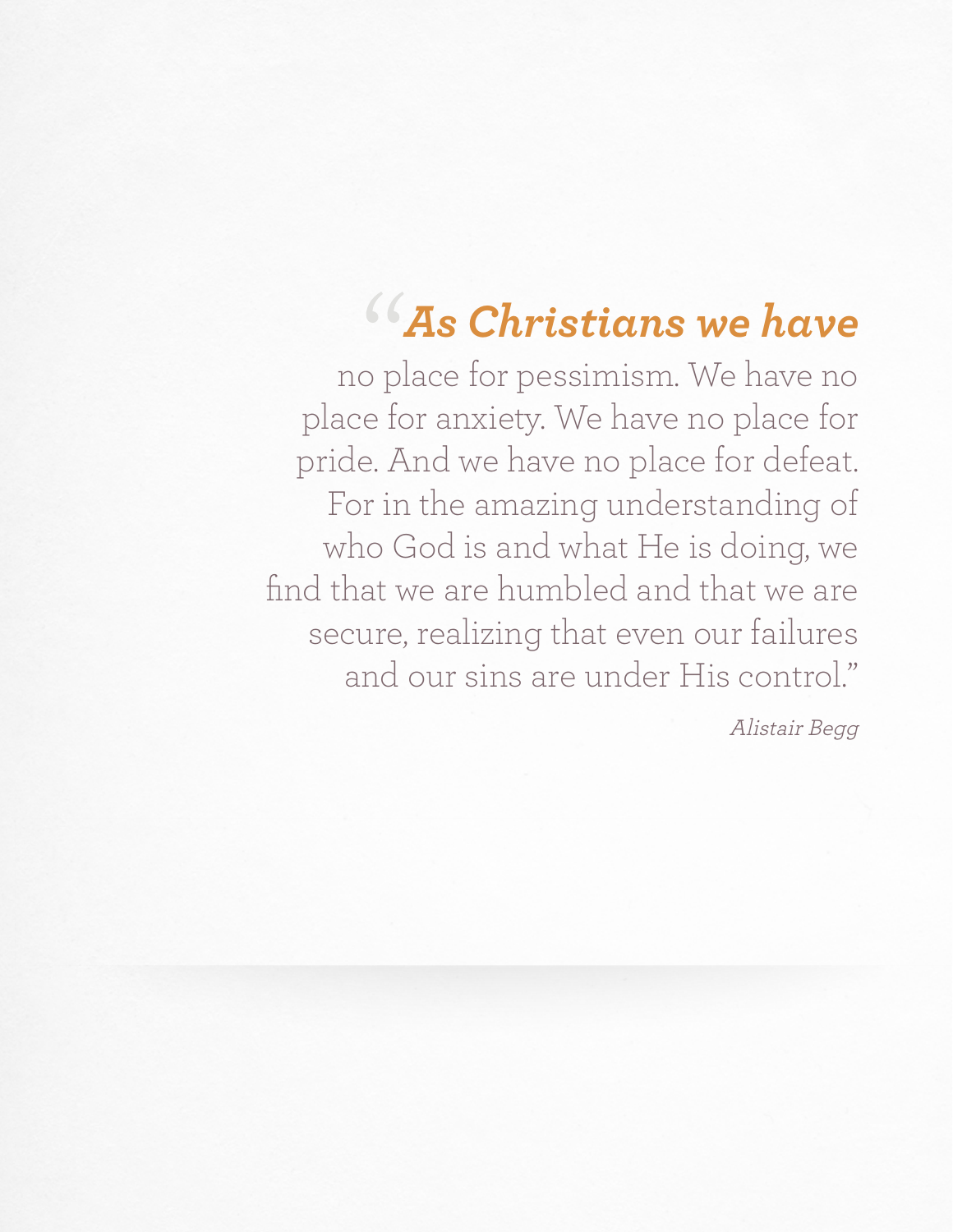# SESSION SEVEN

Message Seven – Lessons from the Dungeon (Part 2) #1862

#### GETTING STARTED

As Christians we have no place for pessimism. We have no place for anxiety. We have no place for pride. And we have no place for defeat. For in the amazing understanding of who God is and what He is doing, we find that we are humbled and that we are secure, realizing that even our failures and our sins are under His control.

How would your life change if you really lived by faith that God is in control?

#### KEY SCRIPTURES

"Only remember me, when it is well with you, and please do me the kindness to mention me to Pharaoh, and so get me out of this house…Yet the chief cupbearer did not remember Joseph, but forgot him." (Genesis 40:14; 23)

"Jesus said to her, 'I am the resurrection and the life. Whoever believes in me, though he die, yet shall he live, and everyone who lives and believes in me shall never die. Do you believe this?'" (John 11:25-26)

#### GOING DEEPER

1. What is the main way in which the Bible exhorts us to prepare for death – buying insurance, getting a will, reserving a plot, or something else?

2. *Christians, of all people, ought to be able to have parties, really good parties, not mediocre boring parties, but fantastic ones.* How should we be able to celebrate life in ways that unbelievers cannot?

3. Who else can we celebrate as we thank God for our own lives?

4. What can we learn from Joseph about how to deal with disappointment and unfulfilled hopes?

5. What does it mean to *rest* in God's faithfulness on a practical level?

#### GIVING PRAISE

Do thy friends despise, forsake thee? Take it to the Lord in prayer! In His arms He'll take and shield thee, Thou wilt find a solace there.

("What a Friend We Have in Jesus" by Joseph M. Scriven)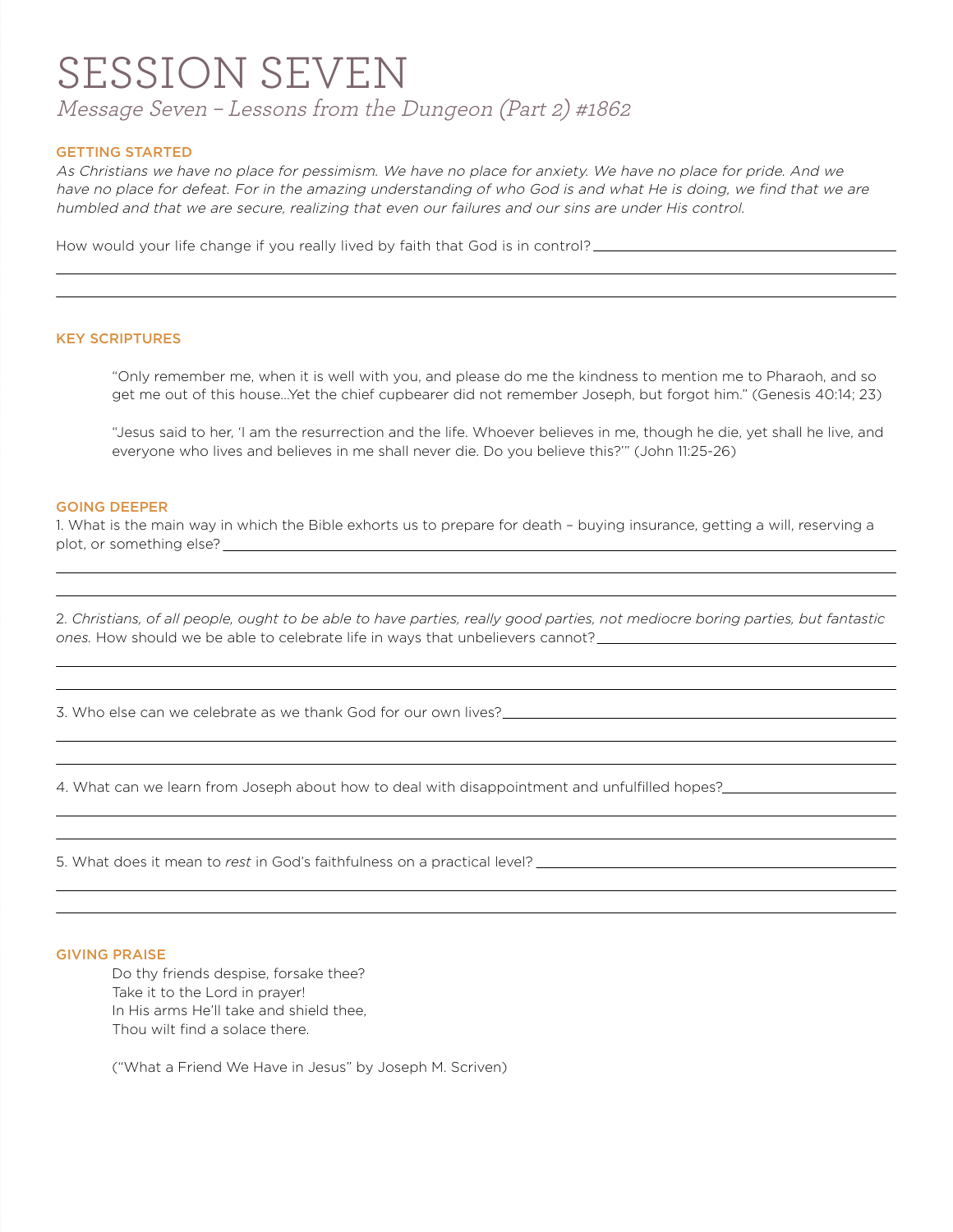## *The Gospel is not ultimately a collection of doctrines;*

it is the revelation of a person – Jesus. We can talk about salvation and that's fine, but let's talk about our Savior. We can talk about redemption, but let's talk about our Redeemer. We can talk about justification, but let's talk about Jesus."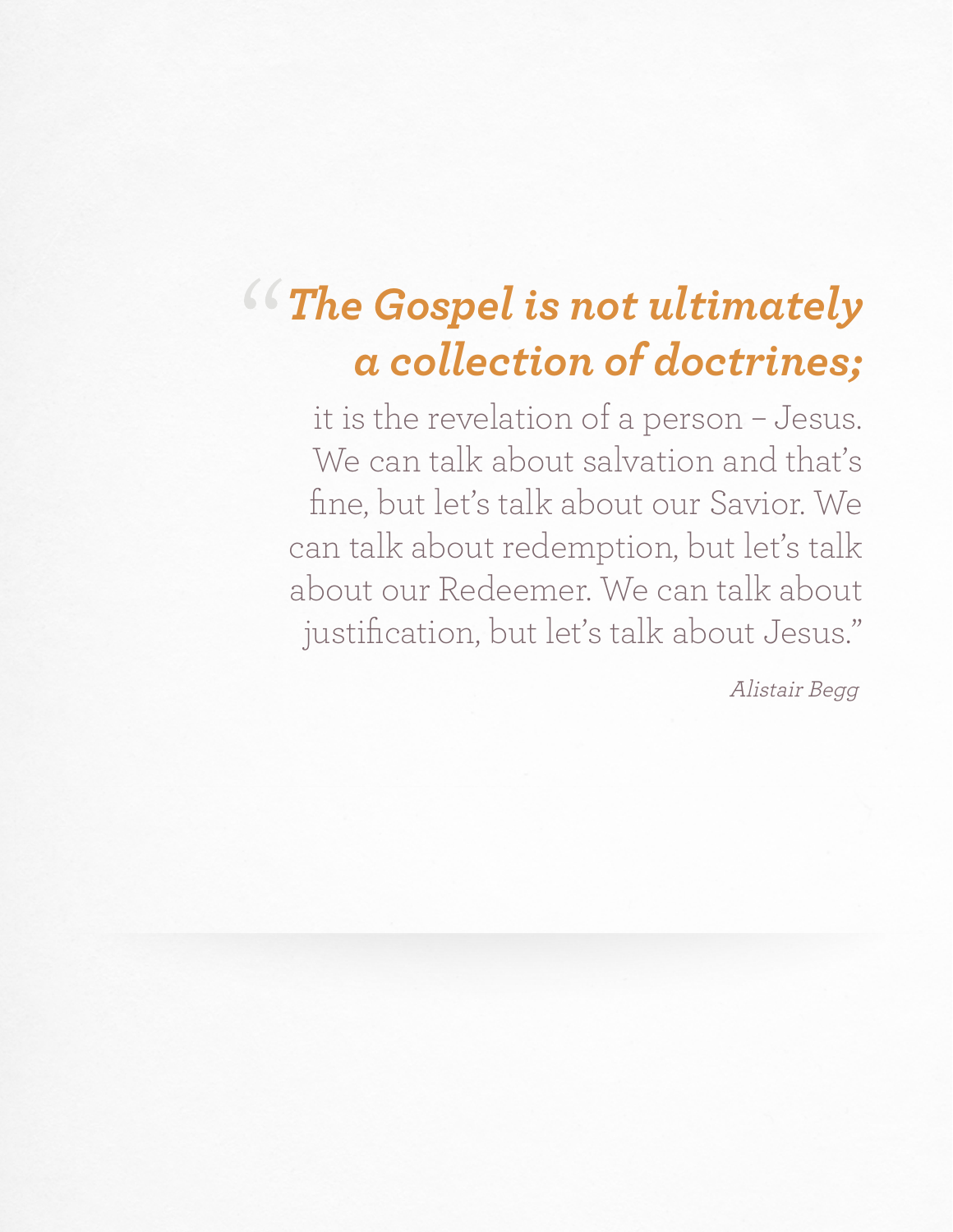### SESSION EIGHT Message Eight – Stilling Life's Storms #1529

#### GETTING STARTED

The Gospel is not ultimately a collection of doctrines; it is the revelation of a person – Jesus. We can talk about salvation and that's fine, but let's talk about our Savior. We can talk about redemption, but let's talk about our Redeemer. We can talk about justification, but let's talk about Jesus.

How do you keep Jesus in the focus of your mind and in your presentations of the Gospel, so as to not allow your faith to become too abstract?

#### KEY SCRIPTURES

"And they were filled with great fear and said to one another, 'Who then is this, that even wind and sea obey him?'" (Mark 4:41)

"He is the image of the invisible God, the firstborn of all creation. For by him all things were created, in heaven and on earth, visible and invisible, whether thrones or dominions or rulers or authorities – all things were created through him and for him. And he is before all things, and in him all things hold together." (Colossians 1:15-17)

#### GOING DEEPER

1. *Jesus had a body like ours; that's why he got thirsty, that's why he was hungry, that's why he got tired, and that's why he can express sympathy. If he did not know fear, if he did not know fatigue…how in the world could He ever be the one to whom we run today in difficulties?* How should the humanity of Jesus affect your relationship with Him?

2. *We want God to tolerate our flaws, and He wants us to tolerate the flaws of one another.* Why is it helpful to remember that even within the body of Christ we will experience fear, doubt, and flaws in one another?  $\_\_$ 

3. What practical application did Alistair give in reflecting on Jesus' tenderness with the disciples?

4. The manifestation of the power of Jesus created fear and wonder. Have you ever once in your life fallen before Christ in fear and in wonder?

5. Jesus is a living Christ, a realistic Savior, a genuine Friend, and an unchanging Companion. Is there someone whom you can introduce Jesus to in the next few days?

#### GIVING PRAISE

Be still, my soul; the waves and wind still know His voice who ruled them while he dwelt below.

("Be Still My Soul" by Katharina A. von Schlegel)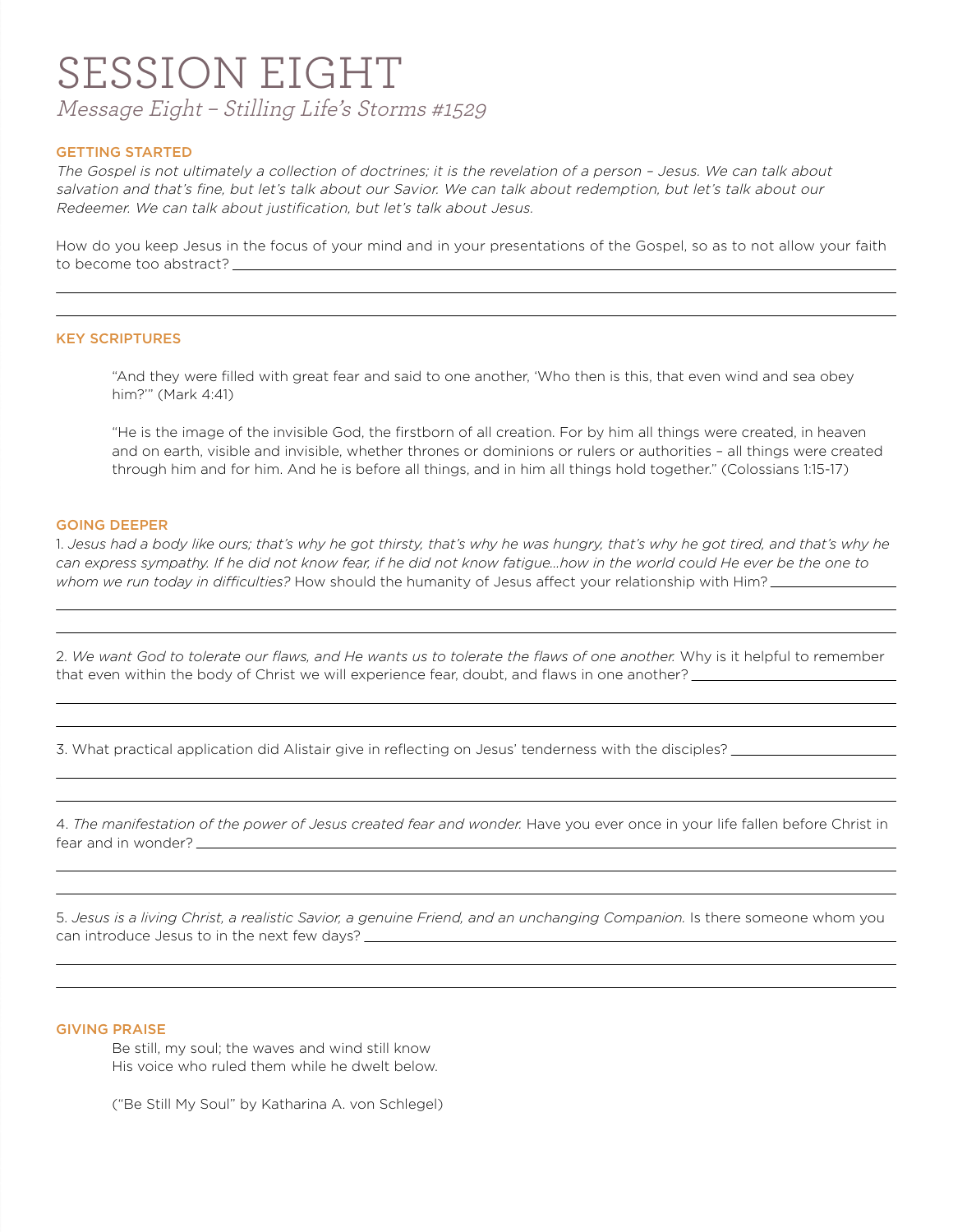# *It ought to be Christians who*

are prepared to do what the secular world is unprepared to do; and that is to look death full in the face and to acknowledge that there is no way to deny it, there is no way to escape it, and therefore we need to find a way to approach it."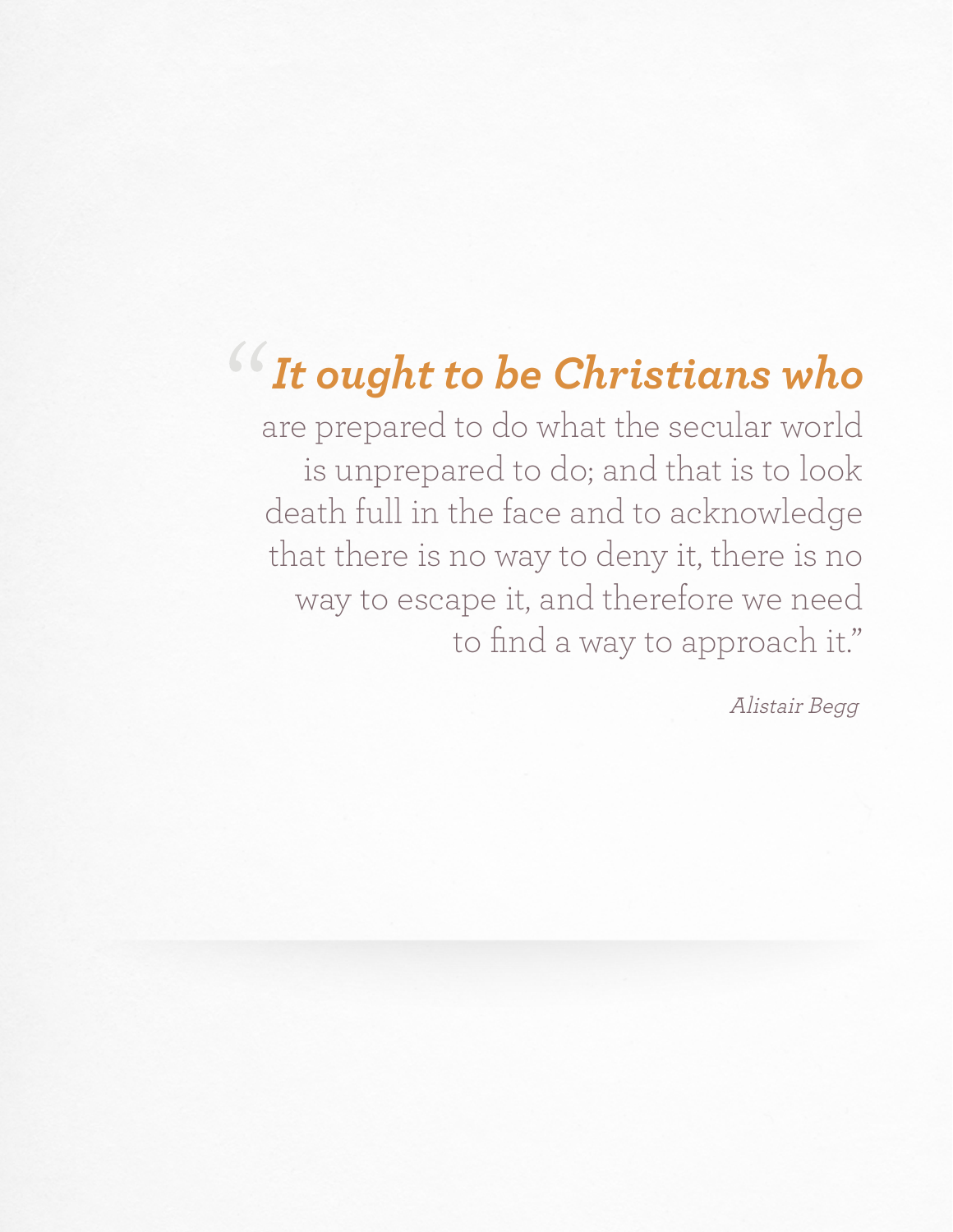### SESSION NINE Message Nine – On Death and Dying #2576

#### GETTING STARTED

It ought to be Christians who are prepared to do what the secular world is unprepared to do; and that is to look death full in the face and to acknowledge that there is no way to deny it, there is no way to escape it, and therefore we need to find a way to approach it.

How does our society try to cover up death and avoid thinking about it?

#### KEY SCRIPTURES

"Fear God and keep his commandments, for this is the whole duty of man. For God will bring every deed into judgment, with every secret thing, whether good or evil." (Ecclesiastes 12:13-14)

"Your eyes saw my unformed substance; in your book were written, every one of them, the days that were formed for me, when as yet there were none of them." (Psalm 139:16)

#### GOING DEEPER

1. Think back on the first funeral that you attended where you were old enough to remember some of the details – what do you remember about it?

2. *"I believe in Christianity as I believe in the rising of the sun, not simply because I can see it, but because by it I can see everything else" (C.S. Lewis)*<sup>5</sup>*.* How does thinking about death from God's perspective help us see things we could not otherwise see?

3. *For the Christian, death's sting is drawn.* What does this mean?

4. When thinking about death and dying, why is it critical to remember that our bodies will also be resurrected in the future?

5. What truths about God and the Gospel do you hope to have displayed in your own funeral or memorial?

#### GIVING PRAISE

Yea, when this flesh and heart shall fail, And mortal life shall cease, I shall possess within the veil, A life of joy and peace.

("Amazing Grace" by John Newton)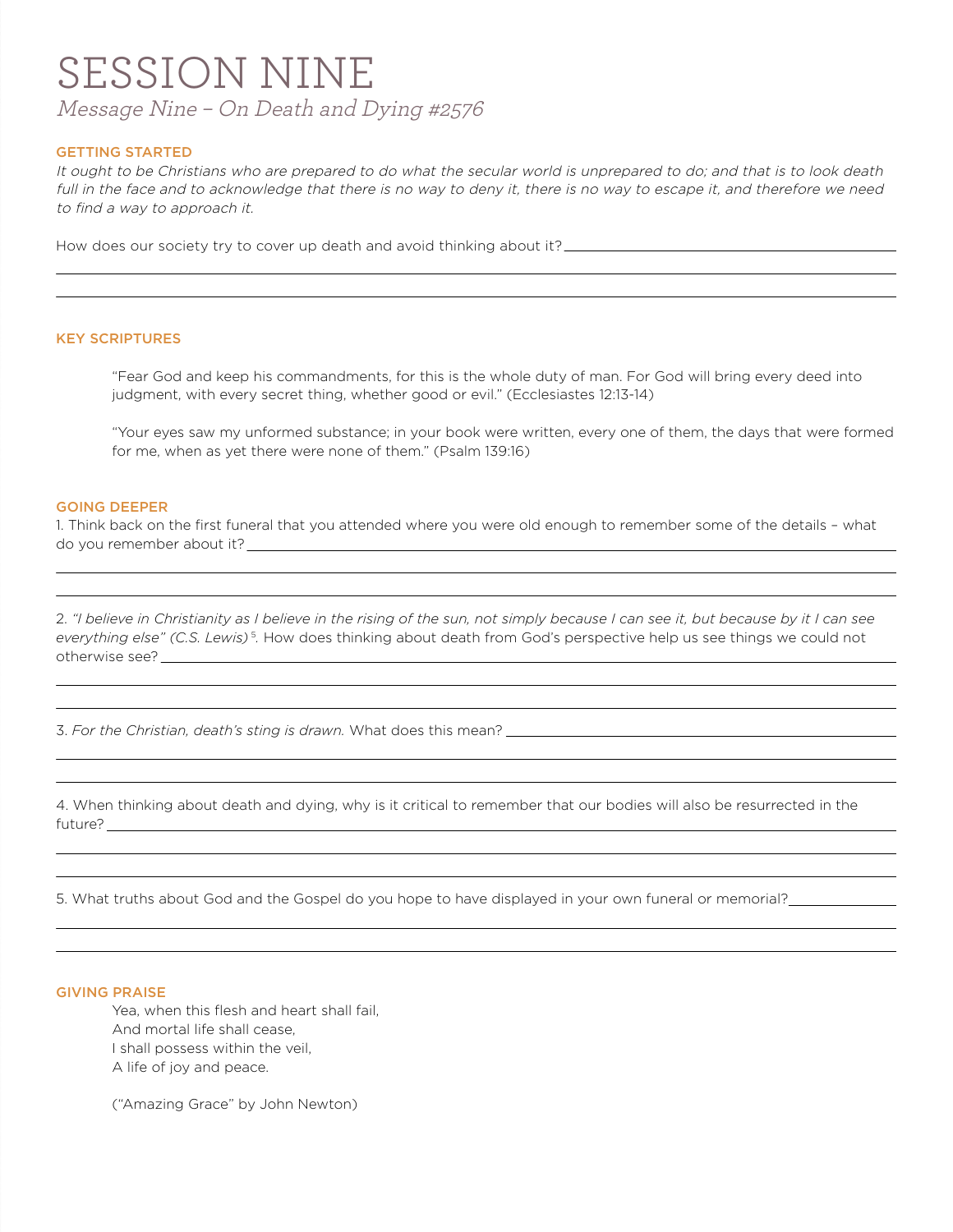### *Jay Adams says,*

"Grief may be called a life-shaking sorrow over loss. Grief tears life to shreds; it shakes one from top to bottom. It pulls him loose; he comes apart at the seams. Grief is truly nothing less than a life-shattering loss."<sup>6</sup>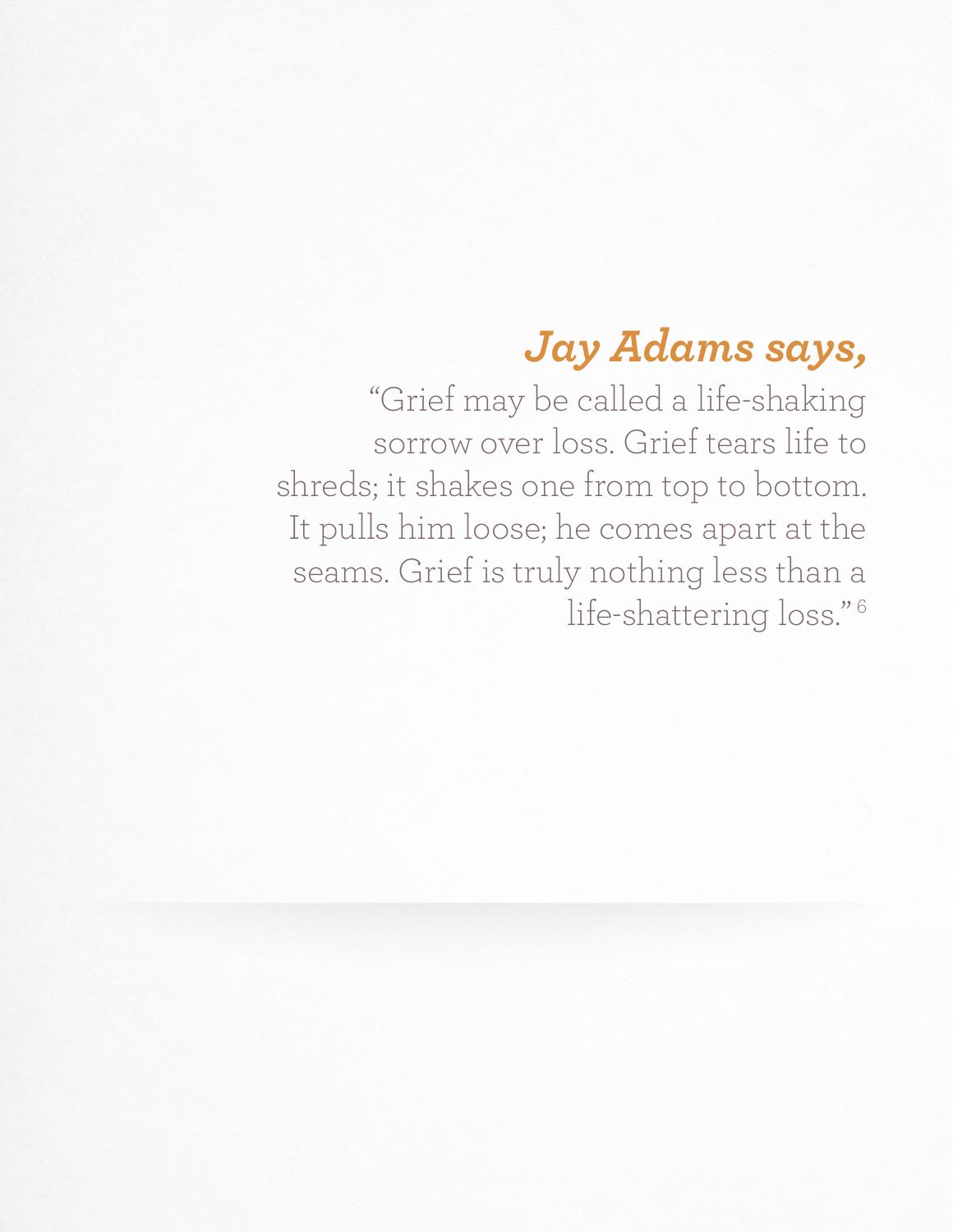### SESSION TEN Message Ten – Christians Grieve Too #1808

#### GETTING STARTED

Jay Adams says, "Grief may be called a life-shaking sorrow over loss. Grief tears life to shreds; it shakes one from top to bottom. It pulls him loose; he comes apart at the seams. Grief is truly nothing less than a life-shattering loss."<sup>6</sup>

What events can cause grief in our lives other than the death of a loved one?

#### KEY SCRIPTURES

"But we do not want you to be uninformed, brothers, about those who are asleep, that you may not grieve as others do who have no hope. For since we believe that Jesus died and rose again, even so, through Jesus, God will bring with him those who have fallen asleep." (1 Thessalonians 4:13-14)

"He was despised and rejected by men; a man of sorrows, and acquainted with grief." (Isaiah 53:3a)

#### GOING DEEPER

1. Paul addresses the readers as brothers and speaks of some as "the rest" and this *is the distinction between faith and unbelief, between life and death, hope and hopelessness, rock and sand, broad and narrow, and light and darkness.* What accounts for this distinction?

2. Why is *cemetery* an appropriate word for a graveyard?

3. *Paul could not regard death as something better (far better) unless he understood it to bring him into a closer, richer,*  fuller experience of Jesus then he had ever known on earth. How do we see this truth also displayed by the thief on the cross?

4. *The fact that our loved ones are with the Lord lightens, but does not remove the experience of loss and loneliness.* How should Christians grieve?

5. How should Isaiah's description of Jesus as a "man of sorrows, acquainted with grief" affect our approach to grieving?

#### GIVING PRAISE

"Man of Sorrows," what a name For the Son of God who came Ruined sinners to reclaim! Hallelujah! What a Savior!

("Hallelujah, What a Savior" by Philip P. Bliss)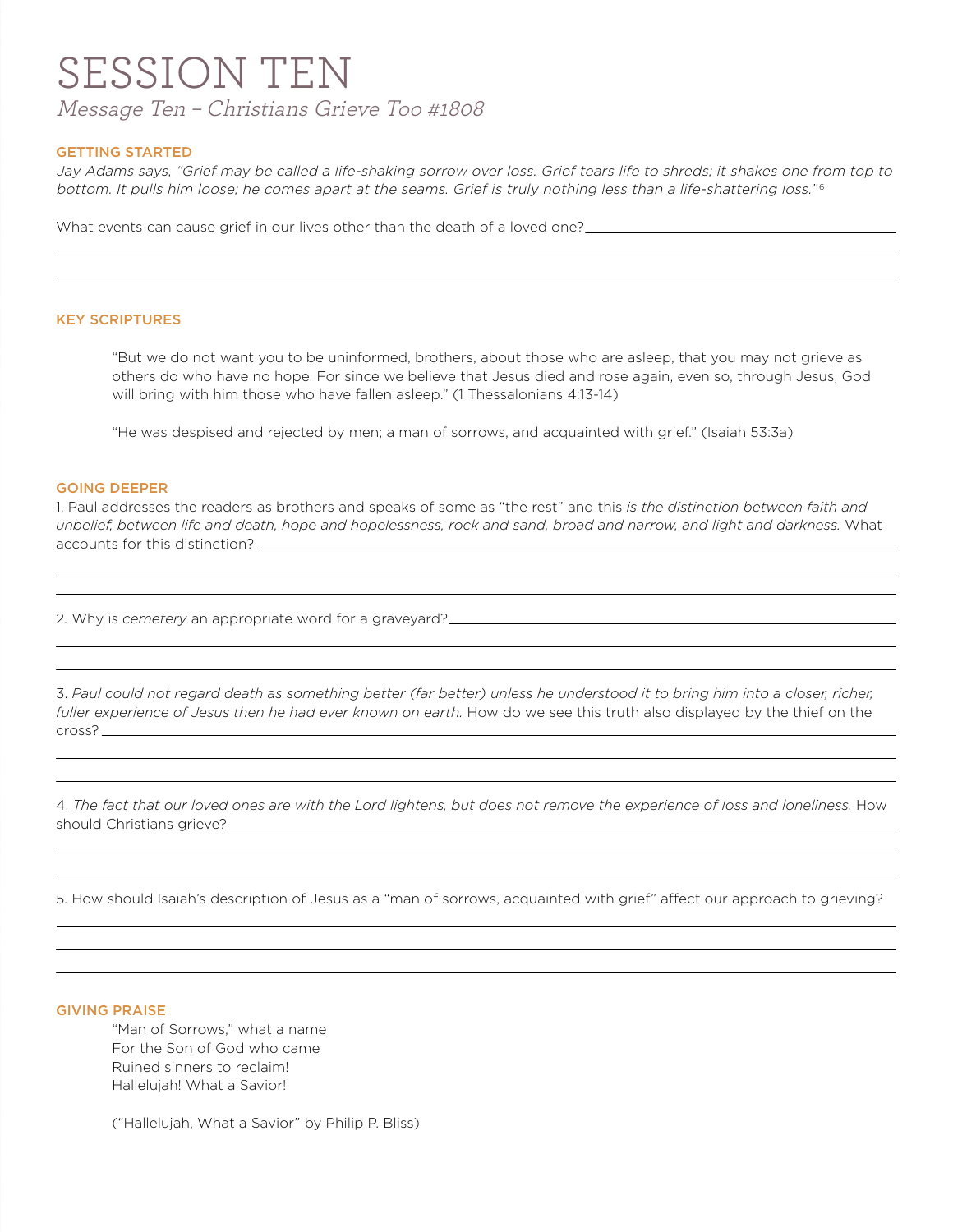# *Without God, life is a train going nowhere.*

It's a boat with a hole in it. It's an airplane with no engines. It's a life without purpose. Is that where you want to live?"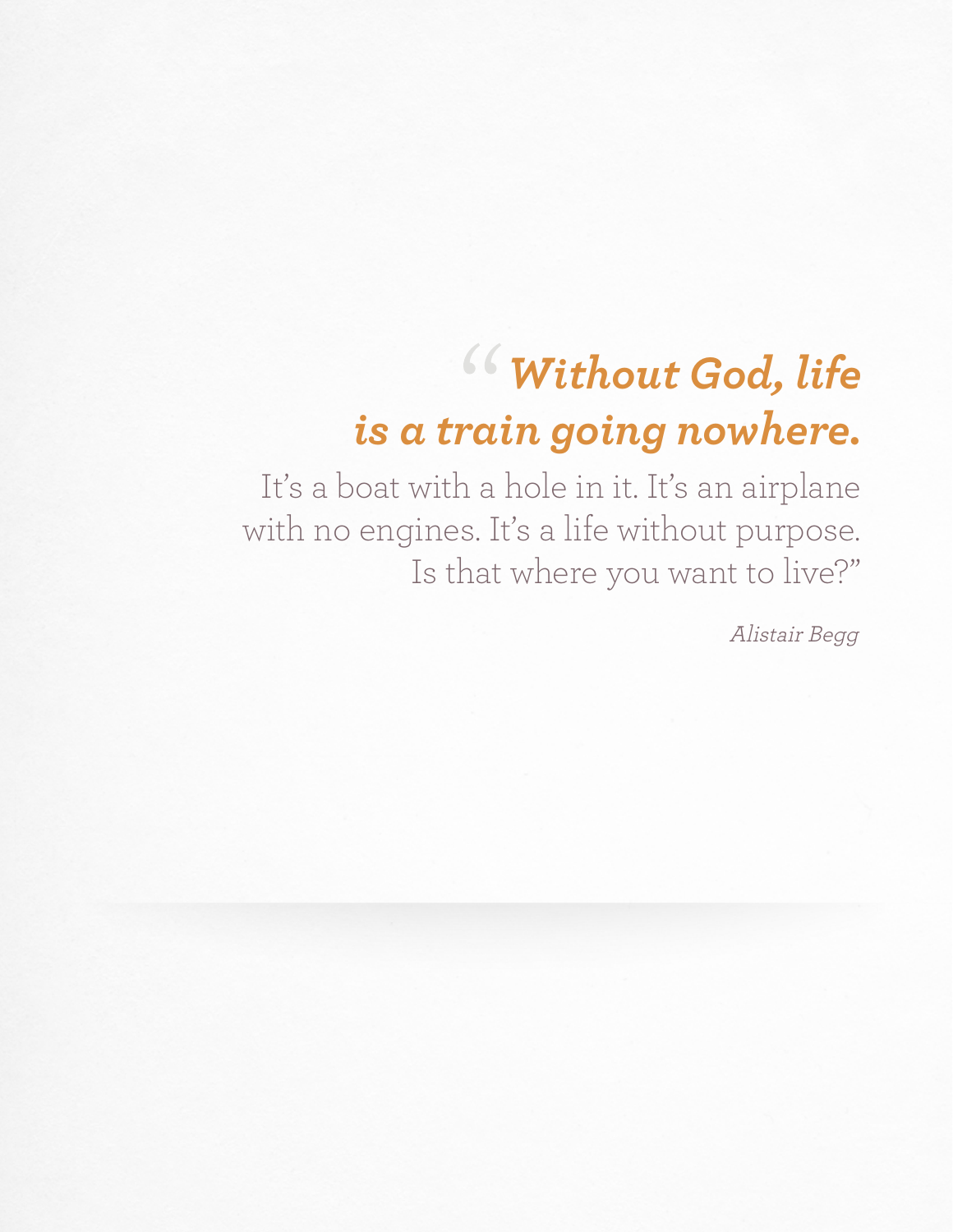### SESSION ELEVEN Message Eleven – My Times are in Your Hands (Part 1) #1975

#### GETTING STARTED

Without God, life is a train going nowhere. It's a boat with a hole in it. It's an airplane with no engines. It's a life without purpose. Is that where you want to live?

How should the hopelessness of life without God compel us to witness to others?

#### KEY SCRIPTURES

"But I trust in you, O Lord; I say, 'You are my God.' My times are in your hand." (Psalm 31:14-15)

"The God who made the world and everything in it, being Lord of heaven and earth…made from one man every nation of mankind to live on all the face of the earth, having determined allotted periods and the boundaries of their dwelling place, that they should seek God." (Acts 17:24-27a)

#### GOING DEEPER

1. What contemporary examples reveal the ongoing belief on the part of some that they are trapped in the grip of blind forces?

2. What contemporary examples reveal the ongoing belief on the part of some that they are tossed about on the ocean of chance?

3. How does belief in God's providence differ from deism?

4. How does belief in God's providence differ from pantheism?

5. *God will use the good, the bad, and the ugly in our lives in order to conform us to the image of His Son and enable us to say, 'My times are in Your hands.'* How would you restate this truth in your own words?

#### GIVING PRAISE

My times are in Thy hand; My God, I wish them there; My life, my friends, my soul I leave Entirely to Thy care.

My times are in Thy hand; Whatever they may be; Pleasing or painful, dark or bright, As best may seem to Thee.

("My Times are in Thy Hand" by William F. Lloyd)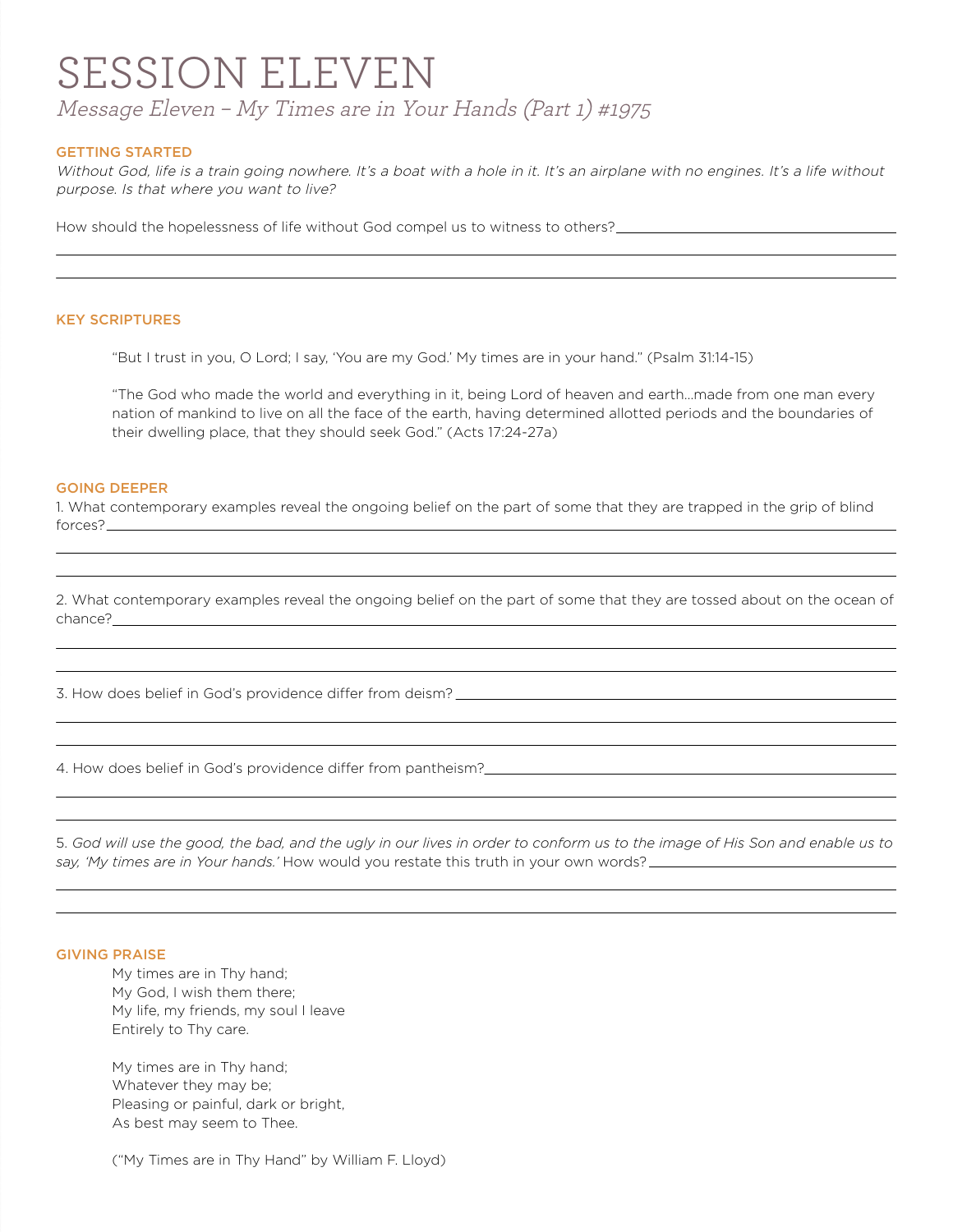# *We live in a generation*

of trumpet blowers, drawing attention to ourselves and our achievements, and we can't even speak but for the providence of God."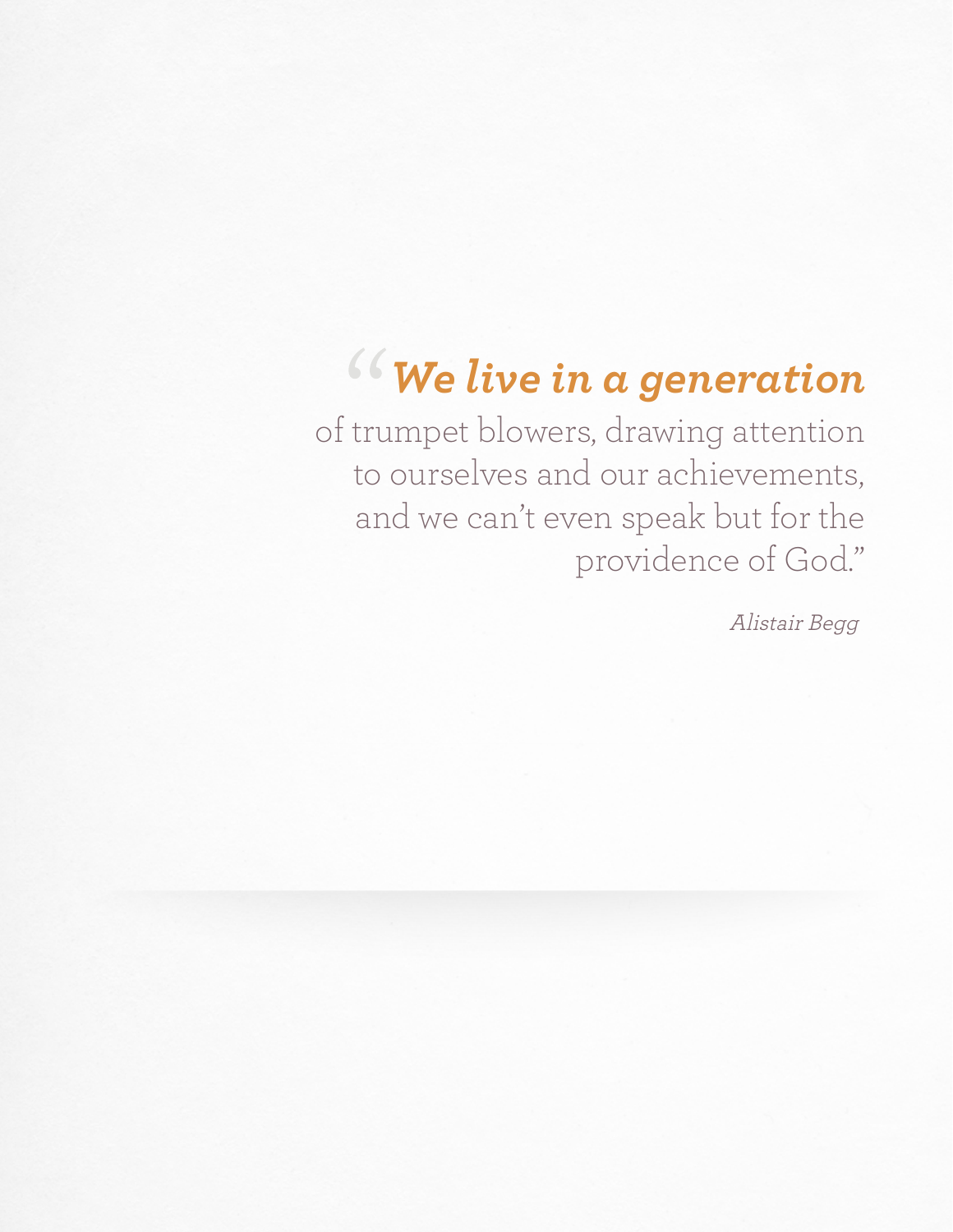### SESSION TWELVE Message Twelve – My Times are in Your Hands (Part 2) #1976

#### GETTING STARTED

We live in a generation of trumpet blowers, drawing attention to ourselves and our achievements, and we can't even speak but for the providence of God.

Why is it so easy at times to forget just how dependent we are upon God?

#### KEY SCRIPTURES

"For you are my rock and my fortress; and for your name's sake you lead me and guide me; you take me out of the net they have hidden for me, for you are my refuge. Into your hand I commit my spirit; you have redeemed me, O Lord, faithful God." (Psalm 31:3-5)

"So neither he who plants nor he who waters is anything, but only God who gives the growth." (1 Corinthians 3:7)

#### GOING DEEPER

1. Why should prosperity not be an occasion for pride for those who believe in God's providence?

2. *The Puritans said providence is a soft pillow for anxious heads.* How would you restate this truth in your own words?

3. Why should adversity not become an occasion for self-pity for those who believe in God's providence?

4. Which Biblical example of this truth stood out most to you and why?

5. Does the truth of God's providence remove responsibility from us? And if not, then why not?

| 6. From the story of Corrie Ten Boom, "And I learned in that lesson that God gives you the ticket on the day you make the |  |
|---------------------------------------------------------------------------------------------------------------------------|--|
| journey." How does this help you picture what it means to walk by faith and not by sight?                                 |  |

#### GIVING PRAISE

His oath, his covenant, his blood Support me in the whelming flood. When all around my soul gives way, He then is all my hope and stay. On Christ the solid rock I stand, All other ground is sinking sand.

("The Solid Rock" by Edward Mote)